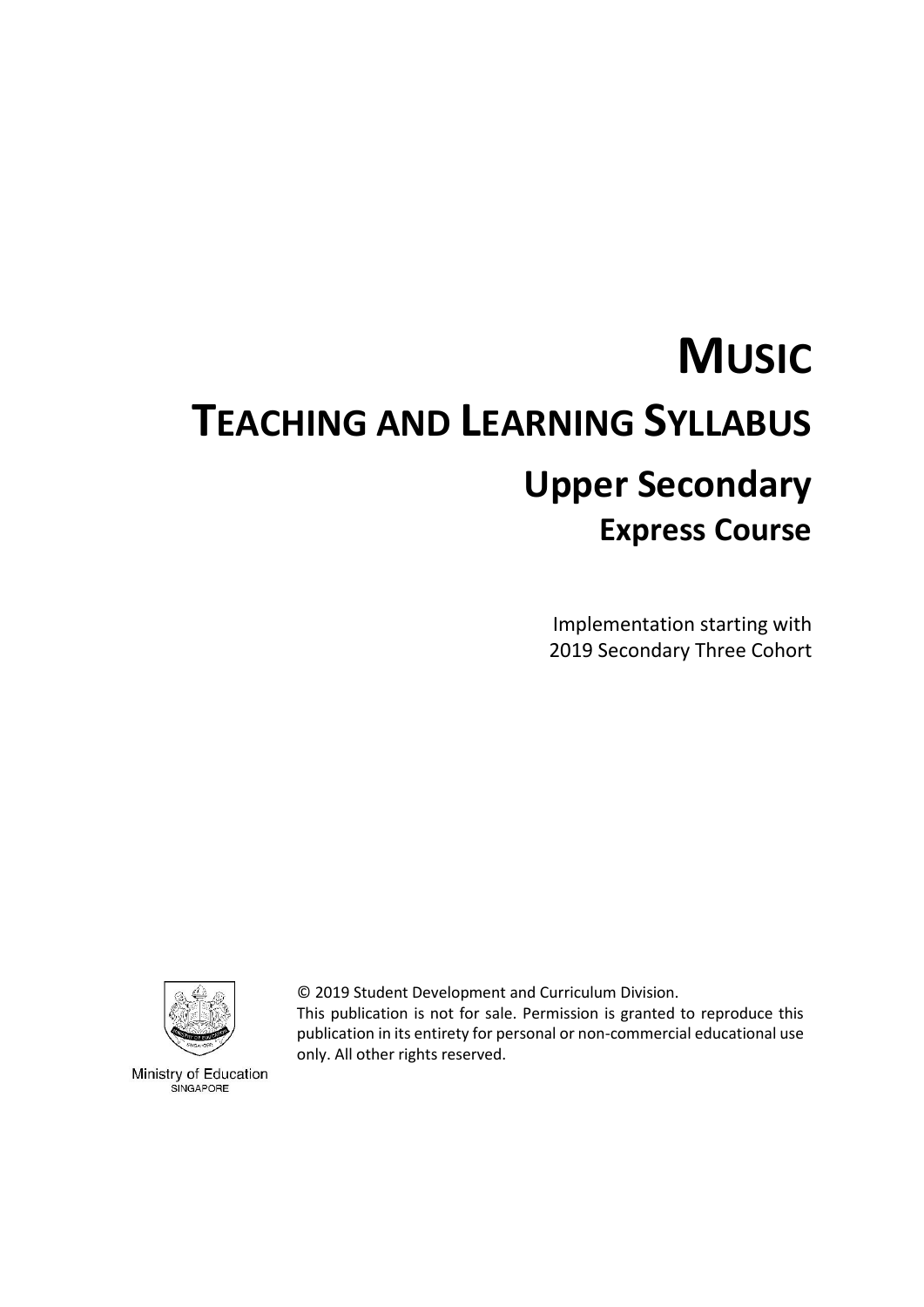## **CONTENTS**

|    |                                                                                       | Page     |
|----|---------------------------------------------------------------------------------------|----------|
| 1. | <b>INTRODUCTION</b>                                                                   |          |
|    | Philosophy and Purpose of Music Education<br>$\bullet$                                | 4        |
|    | Design of the Syllabus<br>$\bullet$                                                   | 4        |
|    | • Syllabus Aims                                                                       | 4        |
|    | • Desired Outcomes of Education                                                       | 5        |
|    | Framework for 21 <sup>st</sup> Century Competencies and Student Outcomes<br>$\bullet$ | 5        |
|    | • Music for the Development of 21 <sup>st</sup> Century Competencies                  | 6        |
| 2. | <b>CONTENT</b>                                                                        |          |
|    | <b>Music Curriculum Concept</b><br>$\bullet$                                          | 9        |
|    | • Core Understandings and Overarching Questions                                       | 10       |
|    | Learning Outcomes, Knowledge, Skills and Values<br>$\bullet$                          | 11       |
|    | Areas of Study for Listening, Creating and Performing<br>$\bullet$                    | 13       |
|    | Area of Study 1: Western Classical Tradition<br>$\bullet$                             | 14       |
|    | Area of Study 2: Asian Music<br>$\bullet$                                             | 17       |
|    | • Area of Study 3: Jazz                                                               | 19       |
|    | Area of Study 4: Popular Music<br>$\bullet$                                           | 22<br>25 |
|    | • Area of Study 5: Music in Multimedia                                                |          |
| 3. | <b>PEDAGOGY</b>                                                                       |          |
|    | Recommended Pedagogies and Teaching Approaches<br>٠                                   | 28       |
|    | Integration of ICT in the music classroom<br>$\bullet$                                | 28       |
| 4. | <b>ASSESSMENT</b>                                                                     |          |
|    | Assessment in the Singapore Curriculum Philosophy<br>$\bullet$                        | 31       |
|    | • Assessment Objectives                                                               | 31       |
|    | <b>Assessment Modes</b>                                                               | 32       |
|    | <b>National Assessment</b>                                                            | 32       |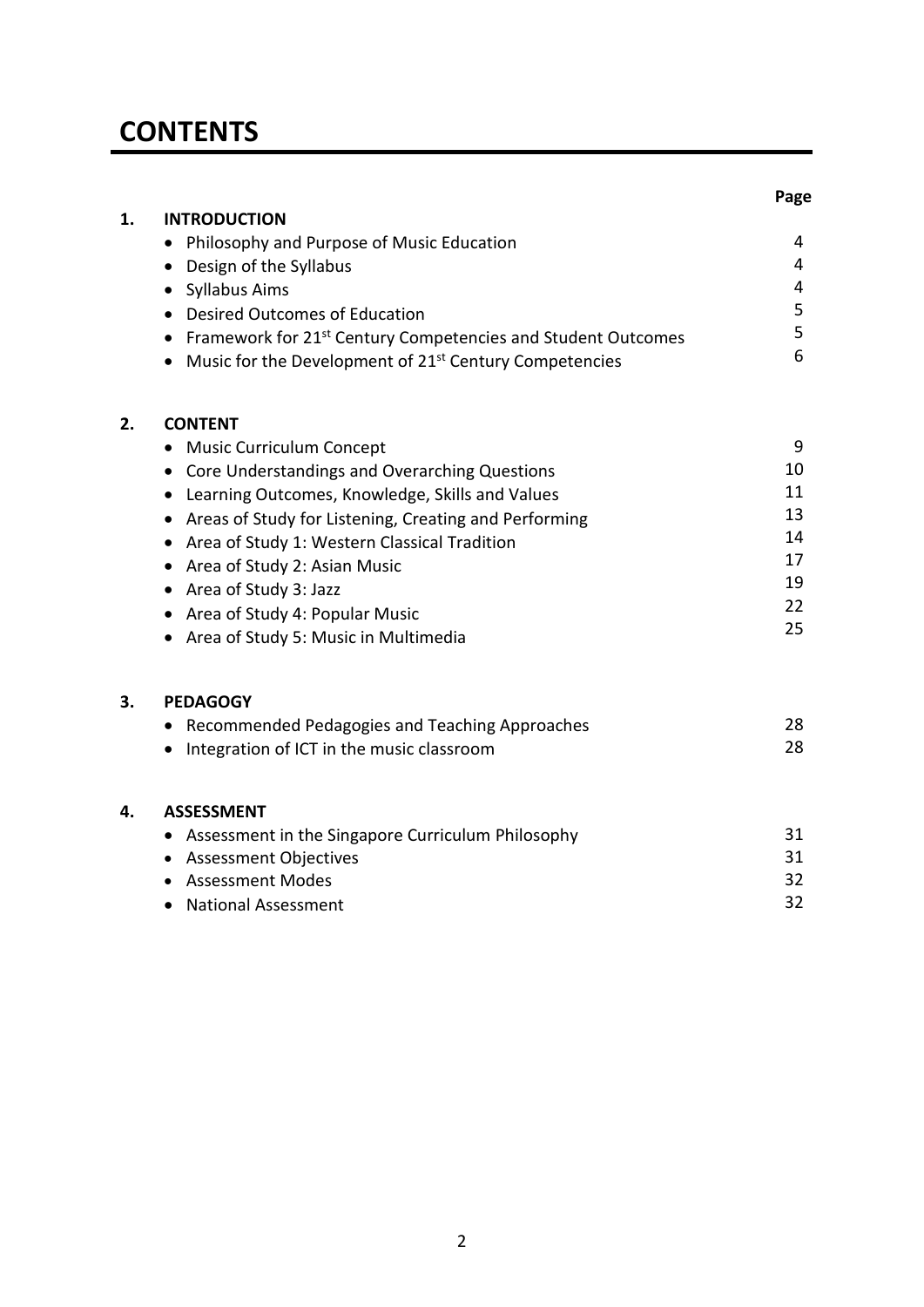# **SECTION 1: INTRODUCTION**

Philosophy and Purpose of Music Education Design of the Syllabus Syllabus Aims Desired Outcomes of Education and 21st Century Competencies Music for the Development of 21<sup>st</sup> Century Competencies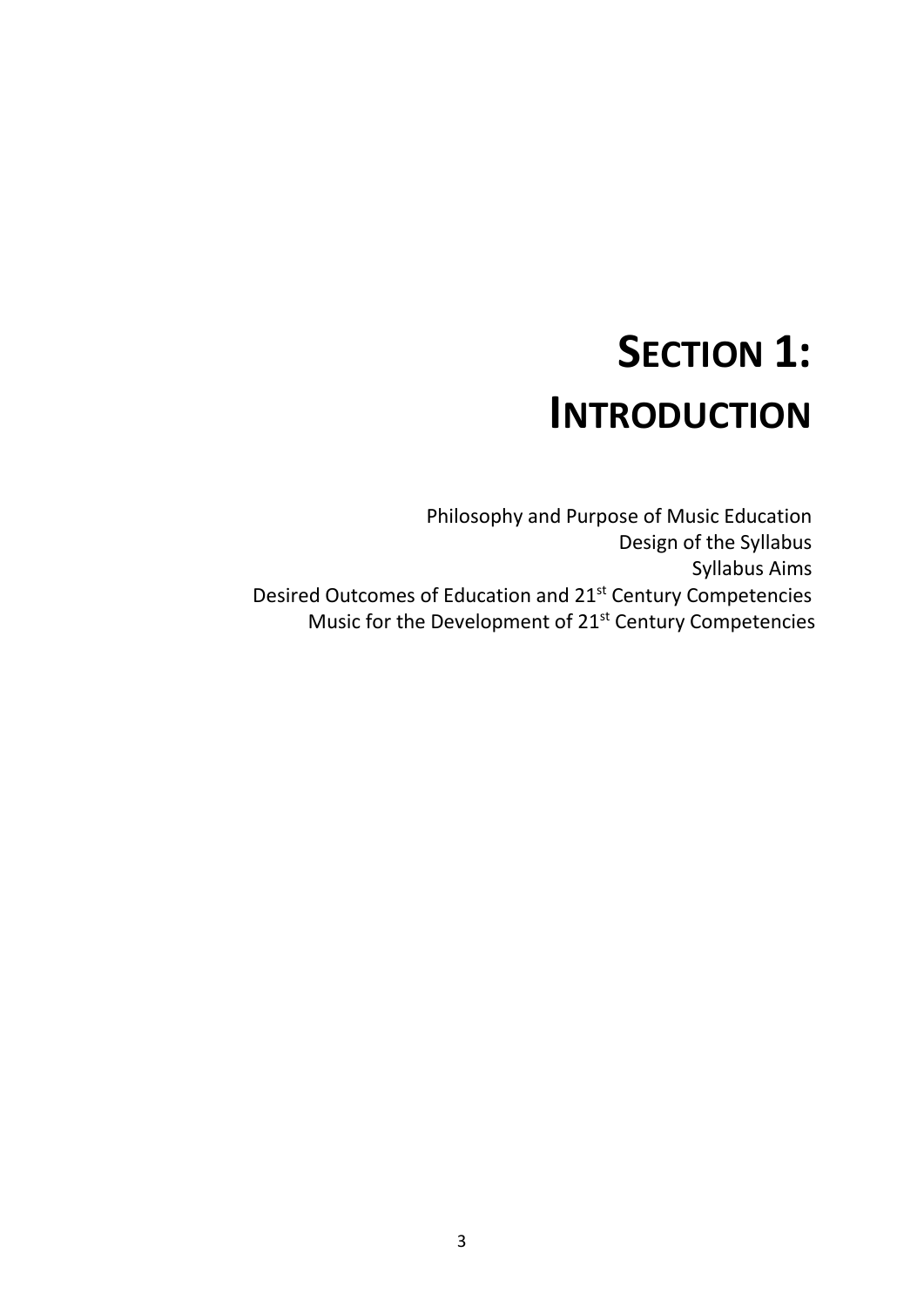## **1. INTRODUCTION**

#### **Philosophy and Purpose of Music Education**

Music is a universal human endeavour which exists in various contexts in all cultures. Music connects individuals and communities through the expression of thoughts and emotions, and develops our sense of aesthetics through aural experiences.

Musical experiences enhance our lives and enrich our understanding of ourselves and the world. At the individual level, music is a medium of self-expression. It enables the sharing of feelings, ideas and experiences. It has the capacity to cross cultural and social boundaries; and builds our understanding of cultures through time. At the community and societal level, music plays important roles in fostering social cohesion, strengthening social identities and national identity formation. Music education therefore contributes to the appreciation and renewal of Singapore's cultural heritage and traditions.

Our music education philosophy embraces the belief that all children are musical and seeks to develop their aural abilities to empower them to appreciate and participate in music.

Through the O-Level Music curriculum, students would have the opportunities to explore a wide range of genres and styles to develop a deep understanding of the cultural diversity of music in Singapore and the world. The curriculum lays the foundation for further study in music and endeavours to foster a lifelong interest and involvement in music which would enable our students to appreciate and contribute to Singapore's cultural tapestry.

### **Design of the Syllabus**

In conceptualising new directions for the O-Level Music syllabus, the following principles were considered:

- The syllabus should remain relevant and current with developments and trends in music education;
- The syllabus should build on disciplinary foundations developed through the Lower Secondary Music Syllabus and music co-curricular activities (CCAs);
- The syllabus is aligned with the Desired Outcomes of Education (DOE), the Framework for 21<sup>st</sup> Century Competencies (21CC) and IT Masterplan 4;
- The syllabus should reinforce and promote the value of music in students' daily lives.

### **Syllabus Aims**

The O-Level Music syllabus is designed to engage students through direct experiences in Listening, Performing and Composing. The O-Level Music syllabus aims to enable students to:

a. Apply musical skills, knowledge and understanding to make connections between Listening, Creating and Performing;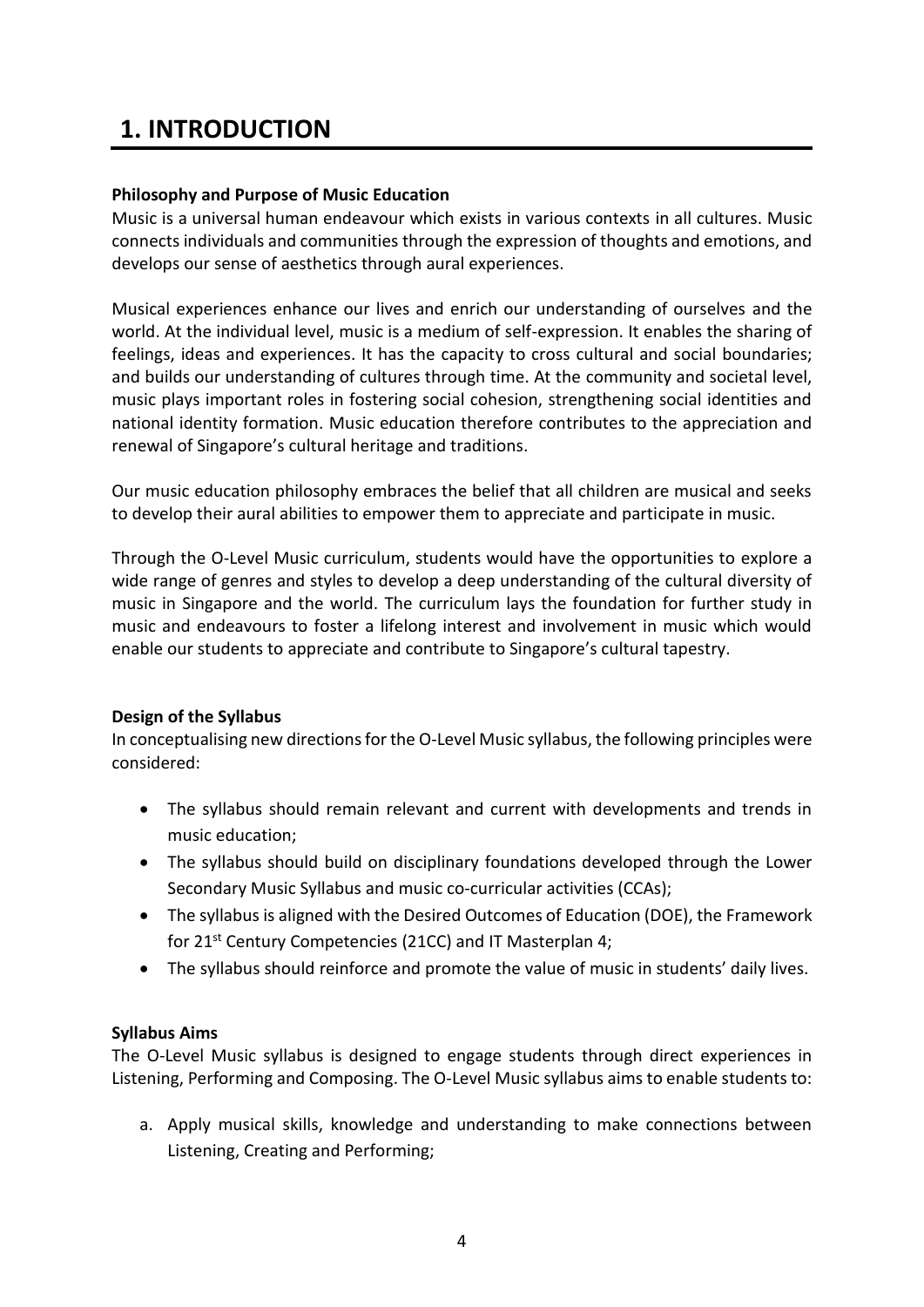- b. Develop skills to communicate, collaborate and express musical ideas and understanding;
- c. Develop an enduring understanding and appreciation of the diverse local and global musical cultures;
- d. Develop critical and creative thinking in music;
- e. Become independent learners with inquiring and innovative minds through reflective practices in music; and
- f. Cultivate an informed and life-long appreciation for music and be actively involved in the arts.

#### **Desired Outcomes of Education (DOE)**

The Desired Outcomes of Education (DOE) are attributes that educators aspire for every Singaporean to possess upon the completion of his/her formal education. The Desired Outcomes of Education are embodied by the following attributes:

- a **confident person** who has a strong sense of right and wrong, is adaptable and resilient, knows himself, is discerning in judgment, thinks independently and critically, and communicates effectively.
- a **self-directed learner** who questions, reflects, perseveres and takes responsibility for his own learning.
- an **active contributor** who is able to work effectively in teams, is innovative, exercises initiative, takes calculated risks and strives for excellence.
- a **concerned citizen** who is rooted to Singapore, has a strong sense of civic responsibility, is informed about Singapore and the world, and takes an active part in bettering the lives of others around him.

Music education is important in supporting students' development of the Desired Outcomes of Education. It provides ample opportunities for students to encounter and internalise the processes and multiplicity of musical practices. Through these learning experiences, music education nurtures students to become confident and self-directed learners, active contributors who are able to contribute to the nation and in a broader global context.

#### **Framework for 21st Century Competencies and Student Outcomes**

Globalisation, changing demographics and technological advancements are some of the key driving forces of the future. Our students will have to be prepared to face these challenges and seize the opportunities brought about by these forces.

To help our students thrive in a fast-changing world, MOE has identified competencies that have become increasingly important in the globalised world of the 21st Century. These competencies, represented in the following framework (Figure 1.1) will enable students to tap into rich opportunities present in the emerging digital age.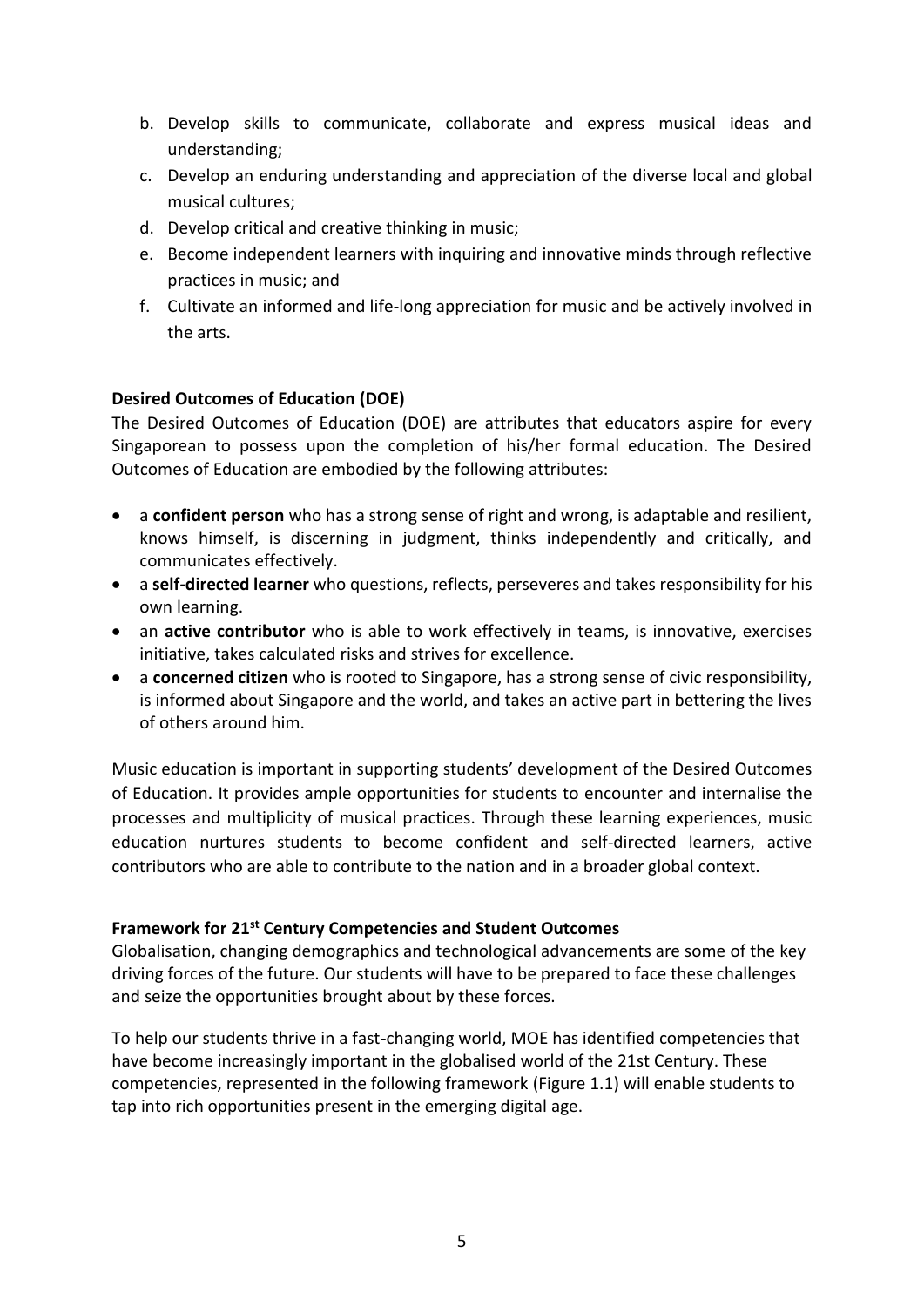

**Figure 1.1 Framework for 21st Century Competencies and Student Outcomes**

Knowledge and skills must be underpinned by values. Values define a person's character. They shape the beliefs, attitudes and actions of a person, and therefore form the core of the framework of 21st Century Competencies (21CC).

The middle ring signifies the Social and Emotional Competencies– skills necessary for children to recognise and manage their emotions, develop care and concern for others, make responsible decisions, establish positive relationships, as well as handle challenging situations effectively.

The outer ring of the framework represents the emerging 21CC necessary for the globalised world we live in. These are: Civic Literacy, Global Awareness and Cross-Cultural Skills; Critical and Inventive Thinking; and Communication, Collaboration and Information Skills.

Together, these competencies will enable our young to tap into the rich opportunities in the new digital age, while keeping a strong Singapore heartbeat.

#### **Music for the Development of 21st Century Competencies (21CC)**

Music education plays an important role in the development of 21CC. The competencies include global awareness and cross-cultural skills, critical thinking, communication skills, inventive thinking, music creativity and musical collaboration. Music, as a form of selfexpression, allows an individual to develop his/her self-awareness skills, which is part of the SE competencies. Other SE competencies such as working cooperatively and developing positive relationships are also acquired through the collaborative nature of music-making.

The natural link between music and culture allows students to develop open-mindedness and a spirit of inclusiveness as they explore, learn and compare various types of music from other cultures and contexts (Civic literacy, Global awareness and Cross-Cultural skills (CGC)). Critical and creative thinking can take place via musical experiences when students consider multiple perspectives, and articulate well-constructed reasoning for their musical decisions (Critical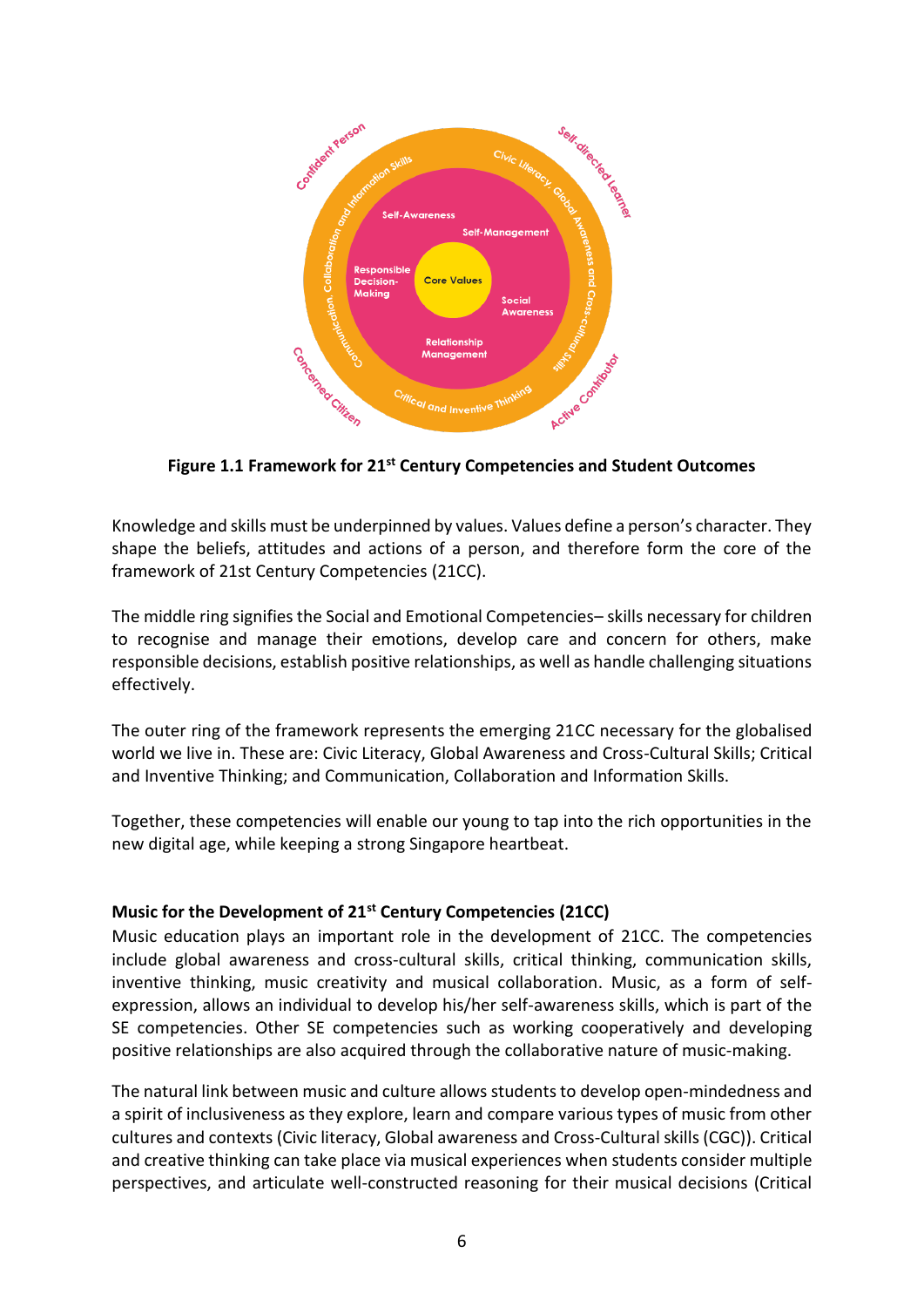and Inventive Thinking (CIT)). Music also allows students to acquire and practise communication skills on several platforms – when they compose to express their voice and intentions, perform to an appreciative audience; and communicate their response to the music they listen to (Communication, Collaboration and Information Skills (CCI)).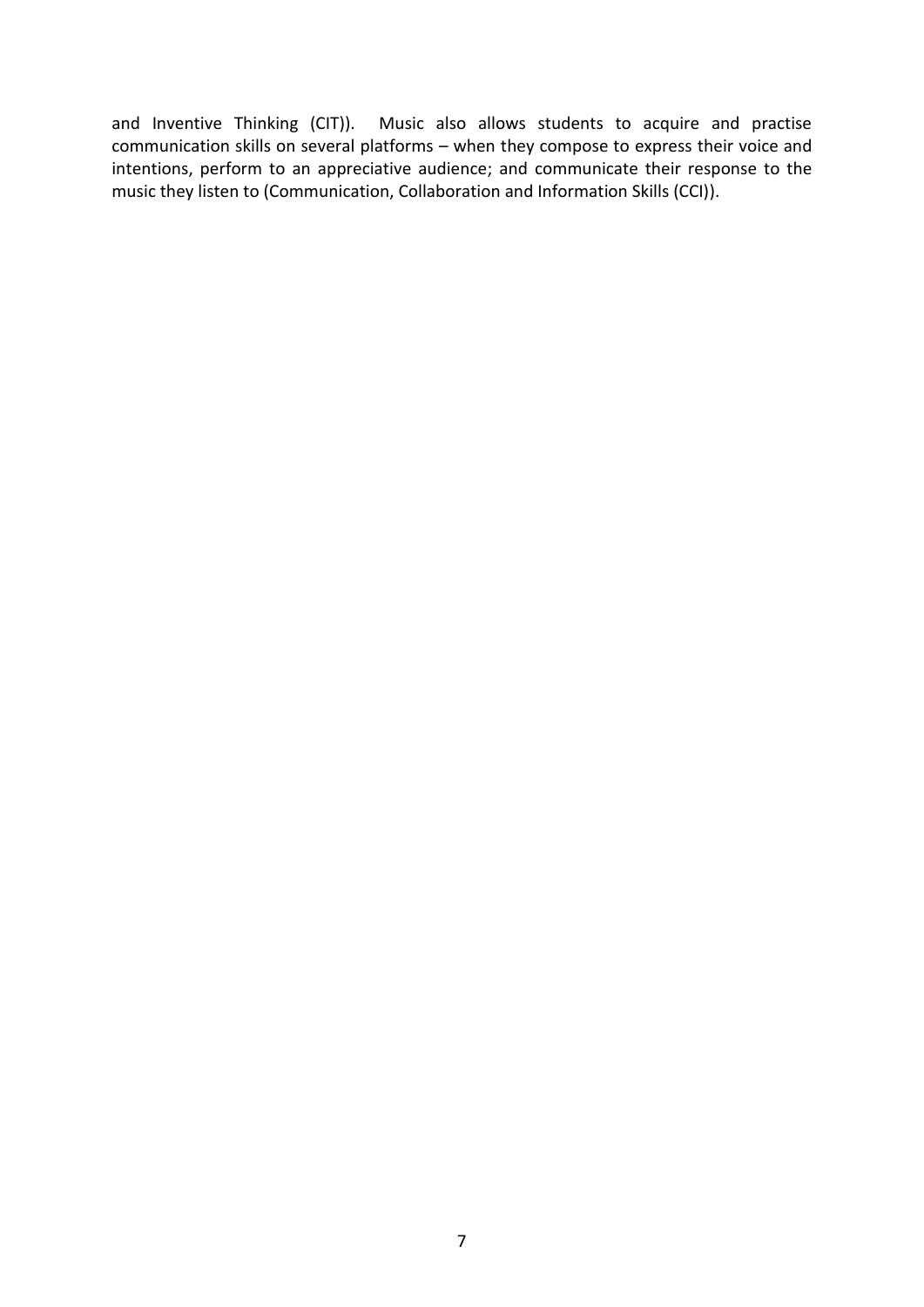# **SECTION 2: CONTENT**

Music Curriculum Concept Core Understandings and Overarching Questions Learning Outcomes, Knowledge, Skills and Values Areas of Study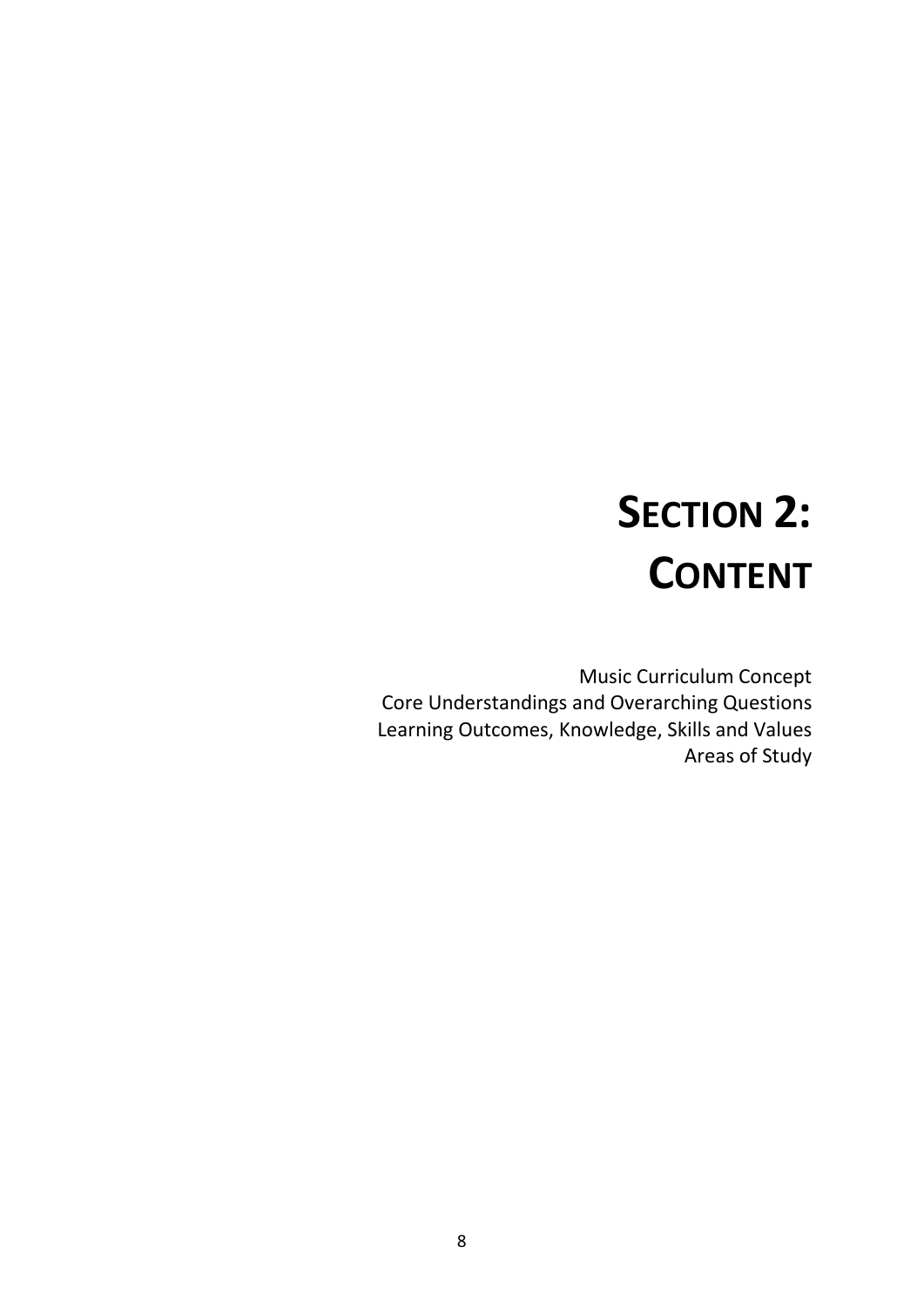## **2. CONTENT**

### **Music Curriculum Concept**

The O-Level Music curriculum seeks to develop musical understanding through the **three Musical Processes** of Listening, Creating and Performing. As illustrated in Figure 2.1 below, these three musical processes (i.e. centre of diagram) are core to the Curriculum Concept and are inter-related and inter-dependent in practice (i.e. the three overlapping circles).



**Figure 2.1: Music Curriculum Concept**

**Discourse and Context** sit within the inner ring. Discourse is the means by which students engage in the three musical processes. Discourse also shapes musical thinking. Context provides the backdrop for an authentic learning experience. Both will interact with the core musical processes for meaningful music engagement and learning.

The outer ring describes the **Experience** which the music learner is immersed in. Each musical experience is multi-dimensional and involves purposeful thinking and knowing, music making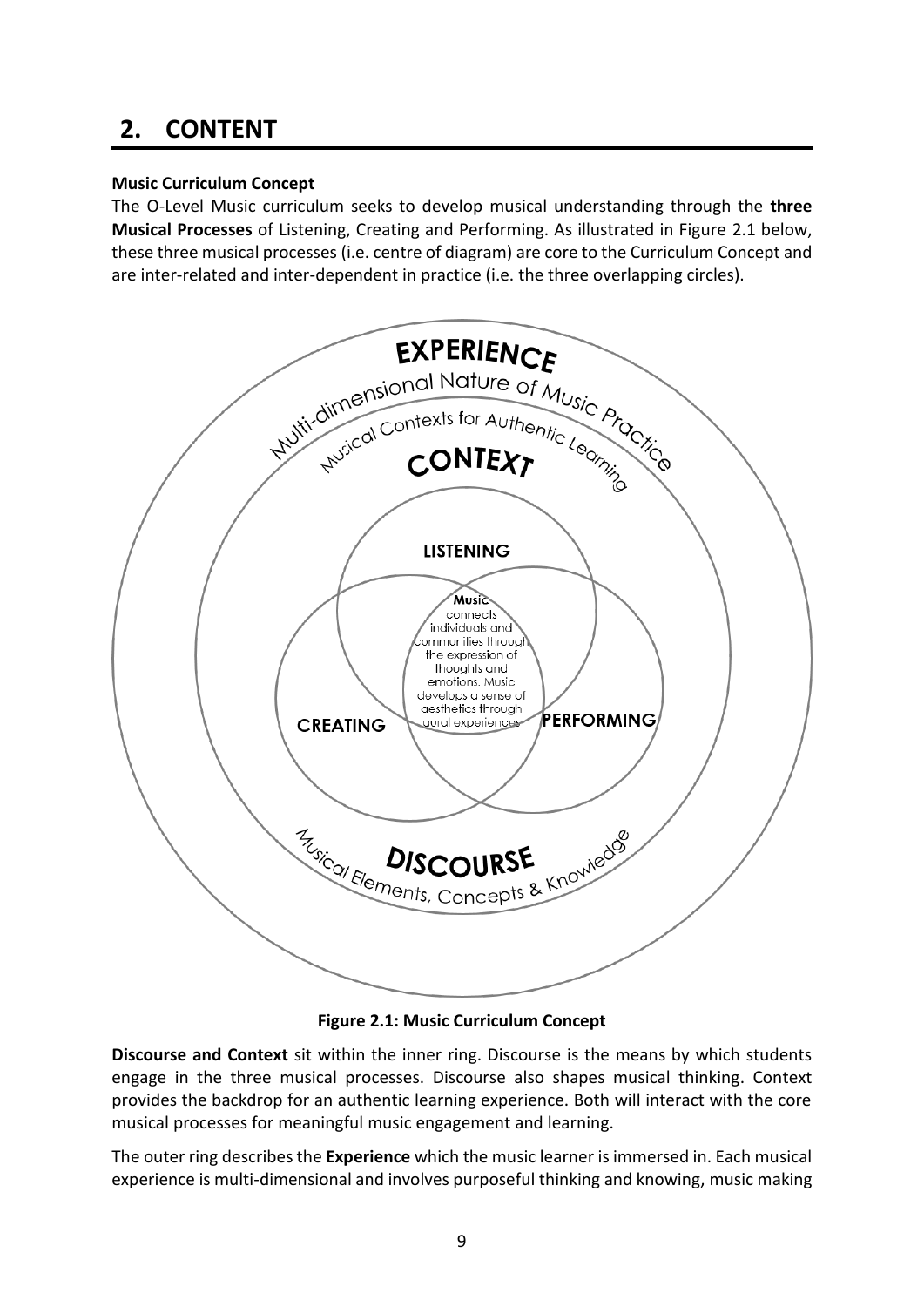and listening<sup>1</sup>. The student can experience music through its form or function, and from the different role he/she holds during the encounter, e.g. as an audience member, composer or performer.

#### **Core Understandings and Overarching Questions**

The curriculum uses three Core Understandings as frames to enable students to find relevance and purpose in their learning, and connect what they have learnt in school to realworld problems and situations. Overarching questions are provided to enable teachers to guide students to develop these core understandings.

#### A. **Music expresses human experiences and values**

Music is a form of human expression that is realised through the interaction of musical elements (e.g. melody, harmony, rhythm, form, texture) within performative practices of different cultures and contexts. Individual and communal values are also shared through music making as people connect, communicate and present thoughts, feelings and ideas through sounds and symbols. Through the study of a wide range of music, students develop understanding of how music is made for self-expression and/or to identify with the wider community.

#### **Overarching Questions**

- How is music created?
- How are elements of music organised?
- How do people create and use music to communicate their experiences and express their values?
- How do we discern musical intents of composers and performers?

#### B. **Music connects individuals and communities**

Cultural diversity is celebrated in many places around the world. Through the study of works by key artists, as well as cultures and communities that shaped the development of music within and across different musical/arts practices, students explore how music helps participants to build identities, promote diversity and share commonality through collaborative creating and performing.

#### **Overarching Questions**

1

- How does music build identity? How does identity affect music?
- What is my role as a performer in the ensemble?
- How does one musical style influence another?
- How does a musician connect with his audience?

 $1$  This is articulated by the Praxial philosophy of music education model. Elliott, D.J. (2005). Praxial music education: Reflections and dialogues. New York: Oxford University Press.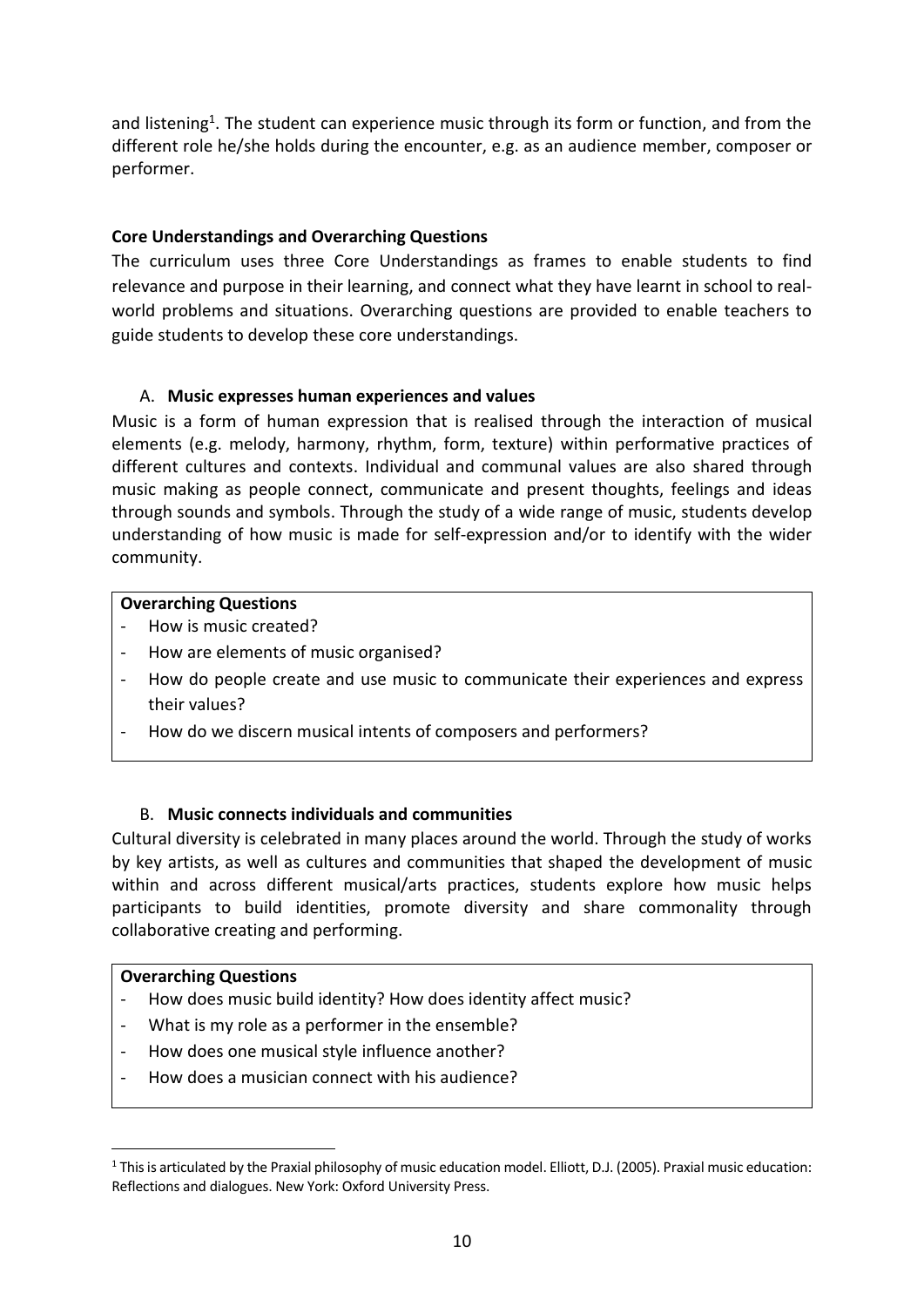#### C. **Music is shaped by historical, social and cultural contexts**

Music is embedded in all aspects of life and serves different purposes. Through the study of key characteristics of different music traditions, genres and styles, students appreciate the social, economic, cultural and political contexts of these traditions and trace the changes in the experiences and sense of aesthetics of the people (e.g. composer, performer and audience) of these times.

#### **Overarching Questions**

- What is the role of music in society?
- How is music analysed and understood?
- How does society and culture affect the creation of music?
- How does knowing the context of a piece affect how it is experienced?

#### **Learning Outcomes, Knowledge, Skills and Values**

At the end of the O-Level Music course, students should be able to demonstrate their knowledge and understanding of the five Learning Outcomes (LO) through the Musical Processes of Listening, Creating and Performing:

|                           | <b>Learning Outcome 1</b>   Understand and Appreciate music and its role in historical, social |  |  |
|---------------------------|------------------------------------------------------------------------------------------------|--|--|
|                           | and cultural contexts                                                                          |  |  |
| <b>Learning Outcome 2</b> | Apply musical knowledge and skills in a variety of contexts                                    |  |  |
| <b>Learning Outcome 3</b> | Analyse stylistic characteristics of diverse musical genres and                                |  |  |
|                           | traditions                                                                                     |  |  |
| <b>Learning Outcome 4</b> | <b>Communicate</b> musical ideas and expression with a sense of purpose                        |  |  |
|                           | and audience                                                                                   |  |  |
| <b>Learning Outcome 5</b> | Evaluate and Reflect critical and imaginative thinking                                         |  |  |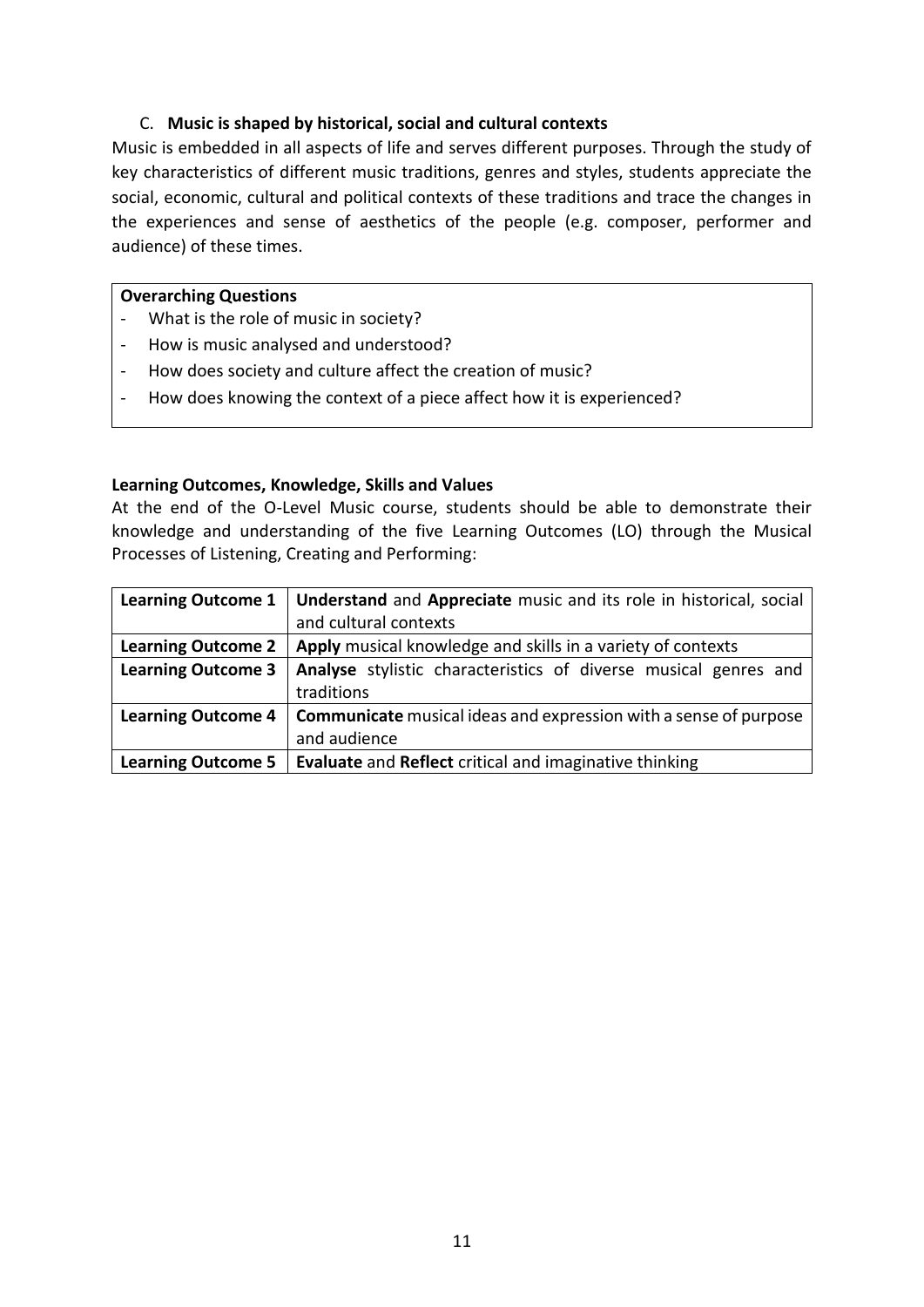Table 2.3 illustrates the specific Knowledge, Skills and Values (KSVs) that would help students achieve the Learning Outcomes (LOs).

|                 | <b>LEARNING OUTCOMES</b>                                                                                                                                                |
|-----------------|-------------------------------------------------------------------------------------------------------------------------------------------------------------------------|
| LO <sub>1</sub> | Understand and Appreciate music and its role in historical, social and cultural contexts.                                                                               |
| <b>KSVs</b>     | Understand musical elements and concepts (i.e. Melody, Rhythm, Harmony, Metre, Texture, Timbre, Form, Instrumentation); and their<br>functions in the various cultures. |
|                 | Understand musical works in the context of their respective genre, tradition and time.                                                                                  |
| LO <sub>2</sub> | Apply musical knowledge and skills in a variety of contexts                                                                                                             |
| <b>KSV</b>      | Apply musical knowledge and skills in relevant contexts of time, place and function when listening, creating and performing.                                            |
| LO <sub>3</sub> | Analyse stylistic characteristics of diverse musical genres and traditions                                                                                              |
| <b>KSVs</b>     | Distinguish musical characteristics, conventions and features of various genres and traditions                                                                          |
|                 | Interpret music with an understanding of composers' and performers' expressive intent.                                                                                  |
|                 | Draw ideas and concepts from a variety of musical practices and other disciplines (e.g. art, literature).                                                               |
| LO <sub>4</sub> | <b>Communicate</b> musical ideas and expression with a sense of purpose and audience                                                                                    |
| <b>KSVs</b>     | Perform with technical competence and musical understanding on musical instruments in solo and ensemble settings.                                                       |
|                 | Express aural imagination and musical ideas effectively through an appropriate medium (e.g. score, Digital Audio Workstation (DAW)) when<br>creating.                   |
| LO <sub>5</sub> | <b>Evaluate and Reflect to demonstrate critical and creative thinking</b>                                                                                               |
| <b>KSVs</b>     | Respond to music creatively and critically through the synthesis of knowledge.                                                                                          |
|                 | Reflect upon musical decisions made in and during the musical processes. (i.e. Listening, Creating and Performing)                                                      |

**Table 2.3: O-Level Music Learning Outcomes and Knowledge, Skills and Values (KSVs)**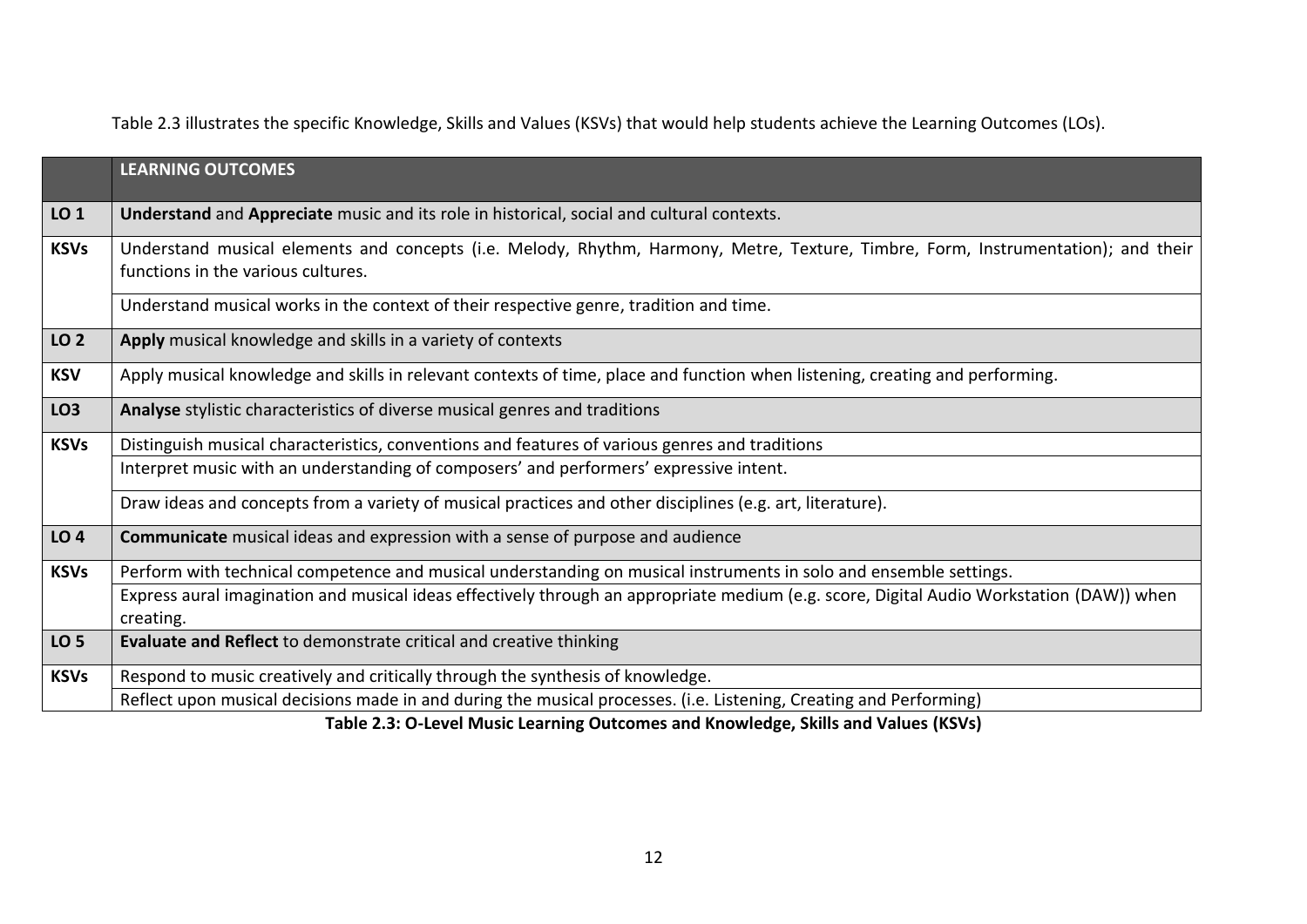#### **Areas of Study for Listening, Creating and Performing**

The Areas of Study represent a broad selection of significant genres and traditions for musical study at the O-Level. Each Area of Study is situated within specific **musical traditions** (*Context*). This allows students to understand and appreciate the historical, social and cultural contexts of how music is created and performed. These musical contexts allow students to draw connections and links to the music that they listen to, perform and create. Through the Areas of Study, students will also have the opportunity to engage with music written by Singaporean composers or performed by Singaporean musicians.

The five Areas of Study are:

- 1. Western Classical Tradition
- 2. Asian Music
- 3. Jazz
- 4. Popular Music
- 5. Music in Multimedia

*Knowledge Outcomes and Skills Outcomes* identify learning areas derived from the three *Core Understandings* for each Area of Study. Through the study of *Musical Elements and Concepts* outlined within each Area of Study, students develop and apply their understanding of musical discourse (musical elements, concepts and knowledge) and contexts to a broad range of music. Students will be able to then relate their learning to new pieces of music that they may encounter. Within each AoS, students will engage in a range of repertoire, including music written by Singaporean composers and/or performed by Singaporean musicians.

For authentic and engaged learning, students should have opportunities for *Listening*, *Creating* and *Performing* within the study of each Area of Study. Relevant connections can also be made across Areas of Study, (e.g. the role of improvisation in Jazz and Hindustani music; the use of voice in German Lieder and Popular Music). This will enable students to develop a broad understanding of music and musical skills applicable across a variety of musical genres and styles. Table 2.4 illustrates an example in the learning of Music in Multimedia (Film Music) through Listening, Creating and Performing.

| Listening                  | <b>Creating</b>             | Performing                 |
|----------------------------|-----------------------------|----------------------------|
| Listen and analyse how the | Create music using music    | Perform arrangements of    |
| use of music enhances a    | technology for a scene from | film music and demonstrate |
| scene from a film.         | a film and write a          | the expressiveness of the  |
|                            | description on how the      | music against a particular |
|                            | musical elements used       | scene in the film.         |
|                            | helped to achieve the       |                            |
|                            | desired effects.            |                            |
|                            |                             |                            |

#### **Table 2.4: Learning of Music in Multimedia through an Integrated Approach**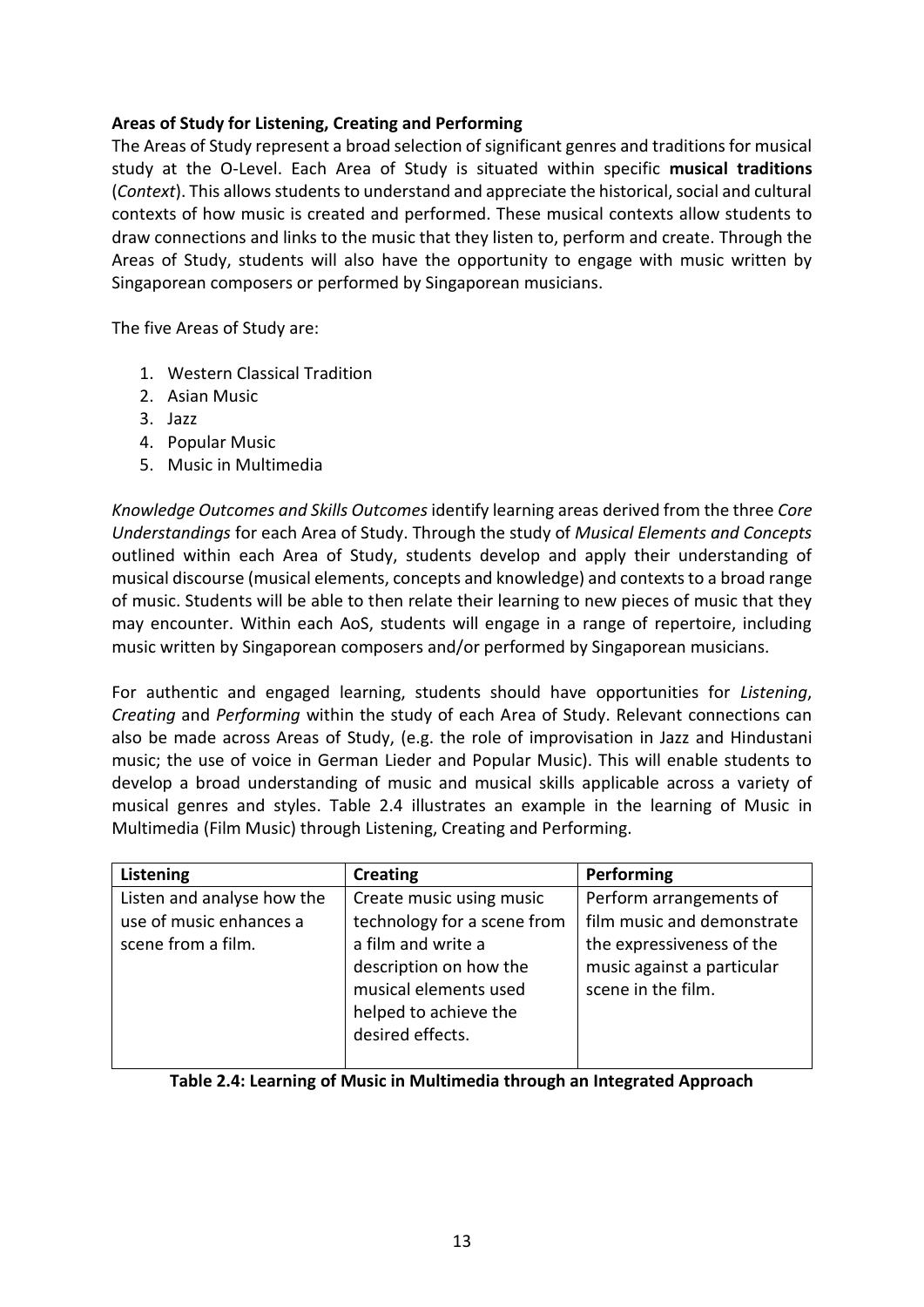| Area of Study (AoS) 1: Western Classical Tradition                                                                                                                                                                                                                                                                                                                                                                                                                                                                                                                                                                                                                                                                                                                                                                                                                                                                                                         |                                              |                                                                                                                                                                                                                                                                                                                                                                                                                                                                                                                                                                                                                                            |                                                                                                                          |
|------------------------------------------------------------------------------------------------------------------------------------------------------------------------------------------------------------------------------------------------------------------------------------------------------------------------------------------------------------------------------------------------------------------------------------------------------------------------------------------------------------------------------------------------------------------------------------------------------------------------------------------------------------------------------------------------------------------------------------------------------------------------------------------------------------------------------------------------------------------------------------------------------------------------------------------------------------|----------------------------------------------|--------------------------------------------------------------------------------------------------------------------------------------------------------------------------------------------------------------------------------------------------------------------------------------------------------------------------------------------------------------------------------------------------------------------------------------------------------------------------------------------------------------------------------------------------------------------------------------------------------------------------------------------|--------------------------------------------------------------------------------------------------------------------------|
| <b>Overview</b>                                                                                                                                                                                                                                                                                                                                                                                                                                                                                                                                                                                                                                                                                                                                                                                                                                                                                                                                            |                                              | <b>Connection to Core Understandings</b>                                                                                                                                                                                                                                                                                                                                                                                                                                                                                                                                                                                                   |                                                                                                                          |
| Through the study of solo, small/chamber ensemble and large<br>ensemble genres across Baroque, Classical, Romantic and 20 <sup>th</sup> century<br>periods, students understand how musical developments have been<br>shaped by society, history and cultures over time. Solo instrumental<br>works are studied across the four periods for students to meaningfully<br>trace and understand musical developments for this genre. The study<br>of Classical string quartets focuses on the roles instruments play in a<br>collaborative chamber setting and the variety of sonorities possible.<br>The Romantic German <i>Lieder</i> affords an examination of the<br>relationship between text and music, and between voice and<br>accompaniment. With Classical and Romantic symphonies, students<br>learn about the growth of the orchestra, expansion of musicals forms<br>and compositional techniques, all of which reflected the changing<br>times. |                                              | Music expresses human experiences and values.<br>1.<br>Musical decisions made by composers and performers (e.g. how<br>$\bullet$<br>elements of music are organised)<br>Stylistic characteristics of music (e.g. how the choice of music<br>materials reflect the period)<br>Music connects individuals and communities.<br>2.<br>Change and continuity of musical concepts, devices and<br>$\bullet$<br>expression<br>Relationship between music and other disciplines (e.g. Art,<br>Literature)<br>Music is shaped by historical, social and cultural contexts.<br>3.<br>Functions of music (e.g. entertainment, political)<br>$\bullet$ |                                                                                                                          |
|                                                                                                                                                                                                                                                                                                                                                                                                                                                                                                                                                                                                                                                                                                                                                                                                                                                                                                                                                            |                                              | $\bullet$                                                                                                                                                                                                                                                                                                                                                                                                                                                                                                                                                                                                                                  | Changing nature of composers and audience over time (e.g.<br>patronage to self-expression, venue: court to concert hall) |
| Solo Instrumental music (including                                                                                                                                                                                                                                                                                                                                                                                                                                                                                                                                                                                                                                                                                                                                                                                                                                                                                                                         | <b>Chamber Music</b>                         |                                                                                                                                                                                                                                                                                                                                                                                                                                                                                                                                                                                                                                            | Symphony                                                                                                                 |
| accompanied sonatas)                                                                                                                                                                                                                                                                                                                                                                                                                                                                                                                                                                                                                                                                                                                                                                                                                                                                                                                                       | <b>Classical String Quartet</b><br>$\bullet$ |                                                                                                                                                                                                                                                                                                                                                                                                                                                                                                                                                                                                                                            | <b>Classical Symphony</b>                                                                                                |
| <b>Baroque Dance Suite</b>                                                                                                                                                                                                                                                                                                                                                                                                                                                                                                                                                                                                                                                                                                                                                                                                                                                                                                                                 | Romantic German Lieder<br>$\bullet$          |                                                                                                                                                                                                                                                                                                                                                                                                                                                                                                                                                                                                                                            | <b>Romantic Symphony</b>                                                                                                 |
| <b>Classical Sonata</b>                                                                                                                                                                                                                                                                                                                                                                                                                                                                                                                                                                                                                                                                                                                                                                                                                                                                                                                                    |                                              |                                                                                                                                                                                                                                                                                                                                                                                                                                                                                                                                                                                                                                            |                                                                                                                          |
| <b>Romantic Character Pieces</b>                                                                                                                                                                                                                                                                                                                                                                                                                                                                                                                                                                                                                                                                                                                                                                                                                                                                                                                           |                                              |                                                                                                                                                                                                                                                                                                                                                                                                                                                                                                                                                                                                                                            |                                                                                                                          |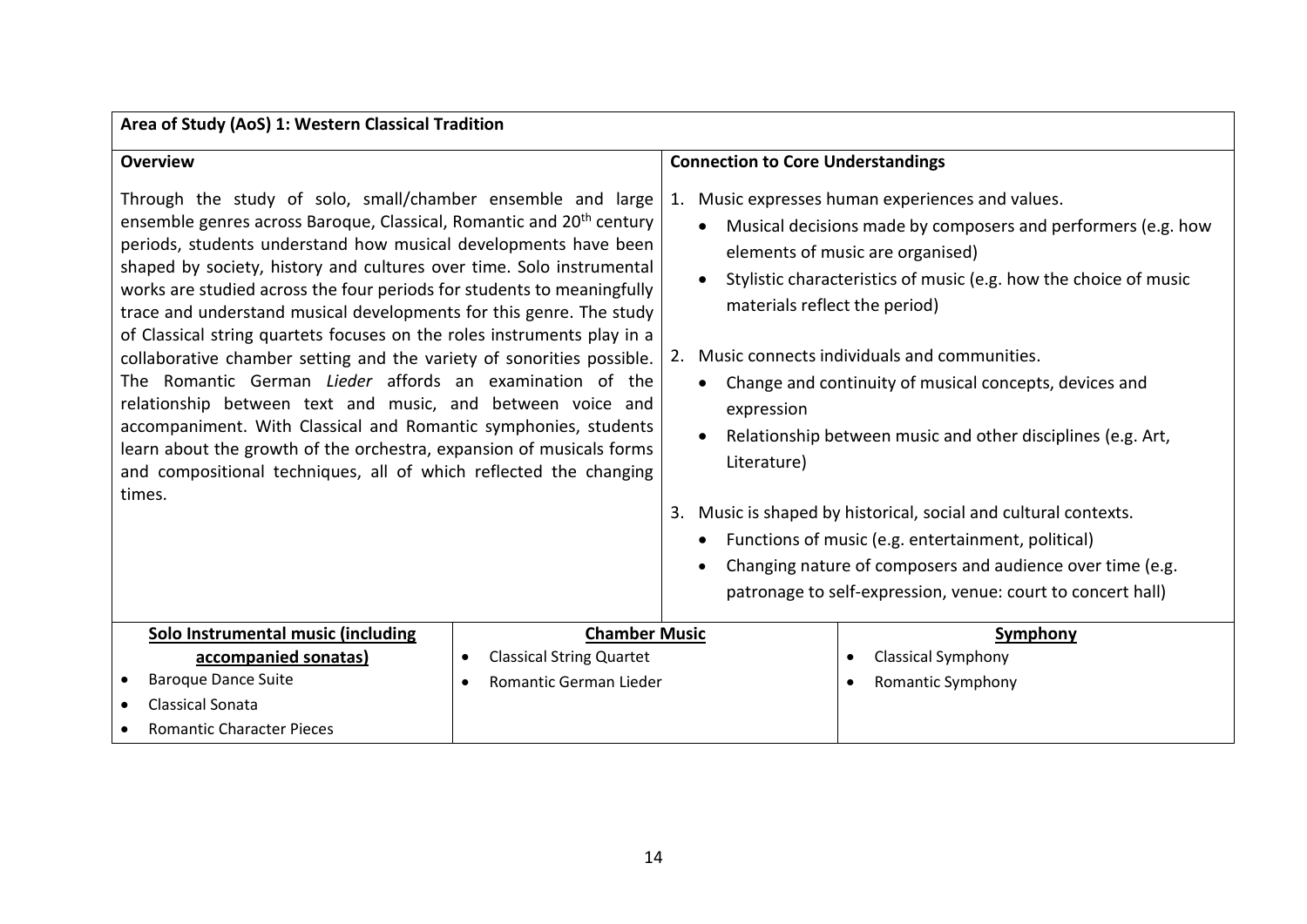| 20 <sup>th</sup> Century Musical Styles<br>$\bullet$<br>(Impressionism, Nationalism and<br>Minimalism)<br><b>Knowledge Outcomes</b>                                                                                                                                                                                                  | <b>Skills Outcomes</b>                                                                                                                                                                                                                                                                                                                                                                                                                                                                                                                                                                                                                                                             | <b>Musical Elements &amp; Concepts</b>                                                                                                                                                                                                                                                                                                                                                                                                                                                                                                                                                                                                         |
|--------------------------------------------------------------------------------------------------------------------------------------------------------------------------------------------------------------------------------------------------------------------------------------------------------------------------------------|------------------------------------------------------------------------------------------------------------------------------------------------------------------------------------------------------------------------------------------------------------------------------------------------------------------------------------------------------------------------------------------------------------------------------------------------------------------------------------------------------------------------------------------------------------------------------------------------------------------------------------------------------------------------------------|------------------------------------------------------------------------------------------------------------------------------------------------------------------------------------------------------------------------------------------------------------------------------------------------------------------------------------------------------------------------------------------------------------------------------------------------------------------------------------------------------------------------------------------------------------------------------------------------------------------------------------------------|
| Students will understand:<br>the historical, social and cultural<br>$\bullet$<br>contexts of music in each period;<br>the purpose for which these musics<br>$\bullet$<br>are created;<br>the musical practices of the Western<br>$\bullet$<br>Classical tradition; and<br>the changing roles of composers and<br>audience over time. | Students will be able to:<br>distinguish between the music of the<br>$\bullet$<br>different periods by examining the musical<br>characteristics of the select genres and<br>traditions, focusing on:<br>Rhythm and Metre<br>Melody<br><b>Harmony and Tonality</b><br>Texture<br>$\bullet$<br>Timbre, Instrumentation and<br>Orchestration (including voice)<br>Instruments of the Western<br>Orchestra (including keyboard)<br>Form and Structure<br>Relationship between words and<br>music<br>Relationship between the voice(s) /<br>instrument(s) / technology<br>apply understanding of a variety of musical<br>$\bullet$<br>elements in Listening, Creating and<br>Performing | <b>Rhythm and Metre</b><br>Pulse, Tempo, Simple and Compound time,<br>$\bullet$<br>Changing metres, Syncopation, Ostinato,<br>Phasing, Hemiola<br>Melody<br>Contour, Motif, Theme, Decoration<br>(ornaments), Voice-leading, Repetition,<br>Sequence, Variation<br><b>Harmony and Tonality</b><br>Consonance and Dissonance, Scales, Modes,<br>Intervals, Chord Types and Inversions,<br>Tonality, Cadences, Keys and Modulations,<br>Standard chord progressions, Pedal, Drone,<br>Harmonic rhythm<br><b>Texture</b><br>Monophony/Unison, Homophony, Polyphony,<br>Doubling<br>Timbre, Instrumentation and Orchestration<br>(including voice) |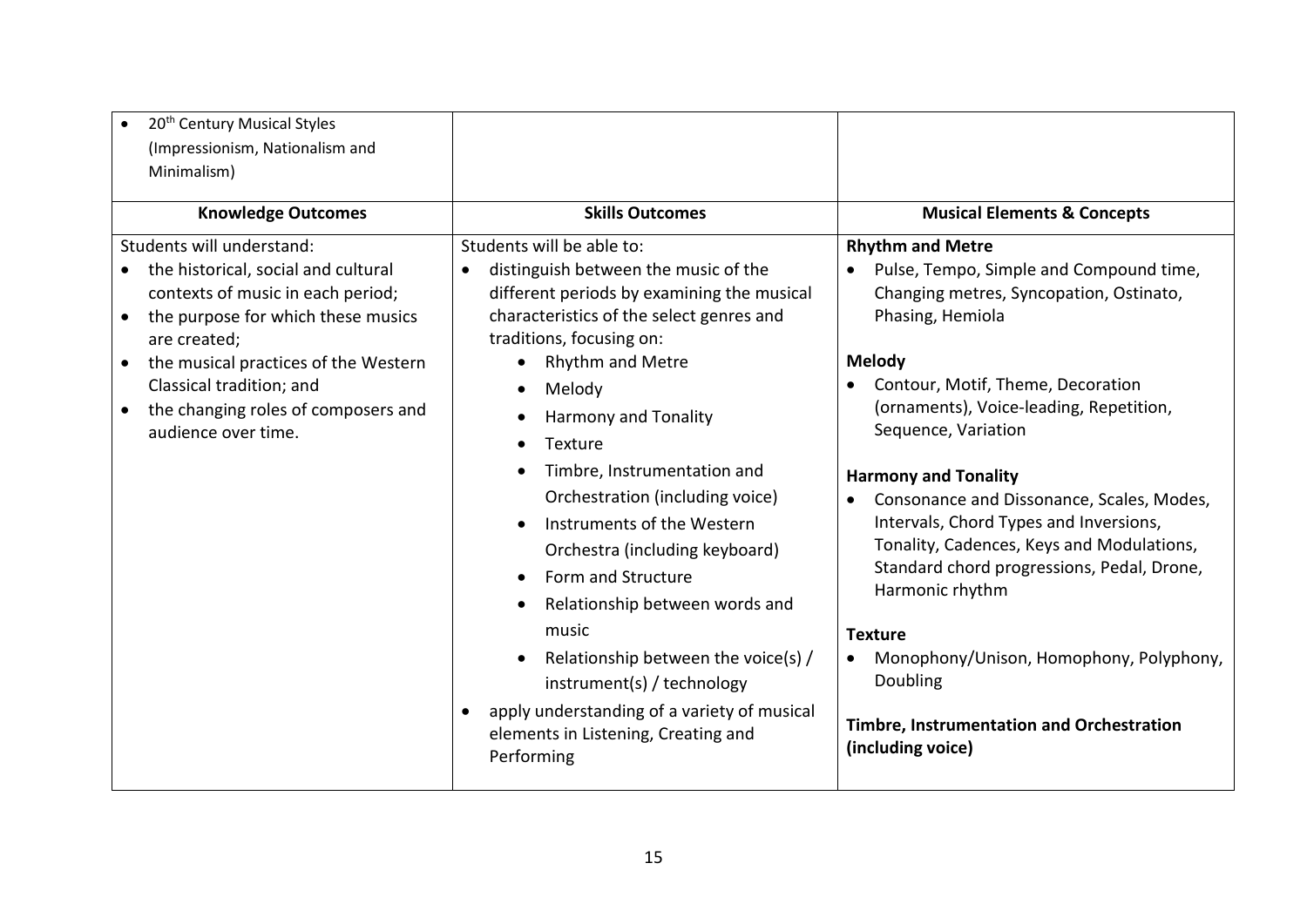|  | Properties of instruments/voices,<br>instrumental/vocal techniques and<br>performance practices:                                                   |
|--|----------------------------------------------------------------------------------------------------------------------------------------------------|
|  | <b>Form and Structure</b><br>Binary, Ternary, Minuet and Trio, Scherzo,<br>Rondo, Theme and Variations, Sonata form,<br>Strophic, Through-composed |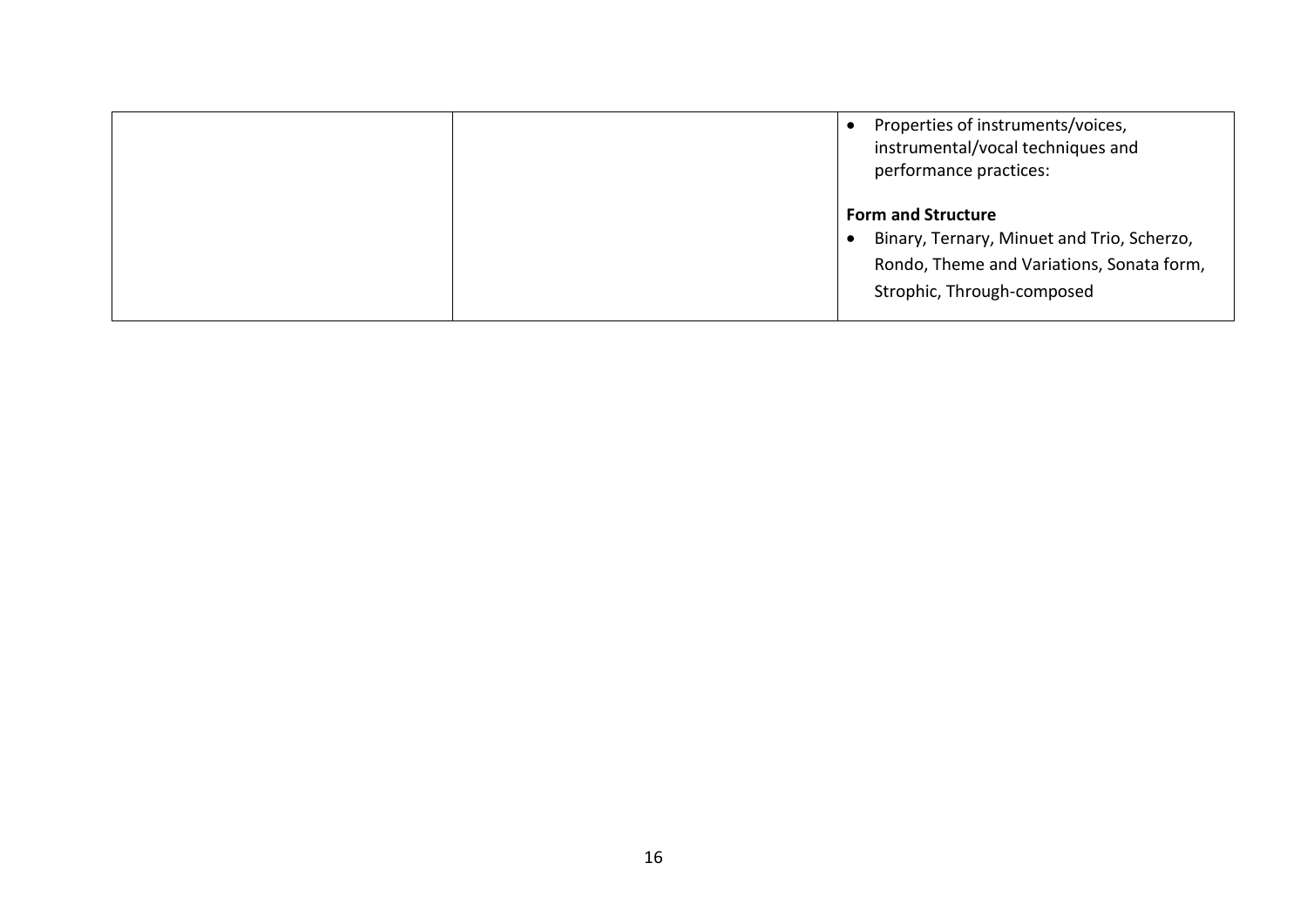| Area of Study (AoS) 2: Asian Music                                                                                                                                                                                                                                                                                                                        |                                          |                                                                                                                                                                                                                                                                                                                                                                      |  |  |
|-----------------------------------------------------------------------------------------------------------------------------------------------------------------------------------------------------------------------------------------------------------------------------------------------------------------------------------------------------------|------------------------------------------|----------------------------------------------------------------------------------------------------------------------------------------------------------------------------------------------------------------------------------------------------------------------------------------------------------------------------------------------------------------------|--|--|
| <b>Overview</b><br>Singapore's musical landscape comprises a wide variety of traditions<br>and cultures. In this area of study, students develop an understanding<br>of Asian musical traditions as a reflection of our multicultural context.<br>Students will study select genres from the Malay, Chinese, Indian and<br>Indonesian musical traditions. |                                          | <b>Connection to Core Understandings</b><br>Music expresses human experiences and values.<br>1.<br>Musical decisions made by performers, composers/arrangers<br>$\bullet$<br>(e.g. how the choice of music materials reflect the identity of<br>the culture)<br>Developments in music across time (e.g. adoption of foreign<br>instruments in traditional ensembles) |  |  |
| <b>Tradition</b>                                                                                                                                                                                                                                                                                                                                          | Genre                                    |                                                                                                                                                                                                                                                                                                                                                                      |  |  |
| <b>Music of Malay Traditional Dances</b>                                                                                                                                                                                                                                                                                                                  | Zapin                                    | Music connects individuals and communities.<br>2.                                                                                                                                                                                                                                                                                                                    |  |  |
|                                                                                                                                                                                                                                                                                                                                                           | Joget                                    | Diversity and commonality of musical concepts, devices and                                                                                                                                                                                                                                                                                                           |  |  |
|                                                                                                                                                                                                                                                                                                                                                           |                                          | expression (e.g. aural/oral transmission of music, ways in                                                                                                                                                                                                                                                                                                           |  |  |
| Chinese Ensemble Music                                                                                                                                                                                                                                                                                                                                    | Jiangnan sizhu<br><b>Guangdong Music</b> | which musicians work together in a community)                                                                                                                                                                                                                                                                                                                        |  |  |
|                                                                                                                                                                                                                                                                                                                                                           |                                          |                                                                                                                                                                                                                                                                                                                                                                      |  |  |
| <b>Indian Ensemble Music</b>                                                                                                                                                                                                                                                                                                                              | Hindustani                               | Music is shaped by historical, social and cultural contexts.<br>3.                                                                                                                                                                                                                                                                                                   |  |  |
|                                                                                                                                                                                                                                                                                                                                                           | Carnatic                                 | Functions of music (e.g. court, religious, dance, weddings,<br>$\bullet$                                                                                                                                                                                                                                                                                             |  |  |
| Gamelan                                                                                                                                                                                                                                                                                                                                                   | Javanese                                 | entertainment, tourism)                                                                                                                                                                                                                                                                                                                                              |  |  |
|                                                                                                                                                                                                                                                                                                                                                           |                                          | Changing contexts of musical practices (e.g. aural to printed                                                                                                                                                                                                                                                                                                        |  |  |
|                                                                                                                                                                                                                                                                                                                                                           |                                          | notation, village to concert hall)                                                                                                                                                                                                                                                                                                                                   |  |  |
|                                                                                                                                                                                                                                                                                                                                                           |                                          |                                                                                                                                                                                                                                                                                                                                                                      |  |  |
| <b>Knowledge Outcomes</b><br><b>Skills Outcomes</b>                                                                                                                                                                                                                                                                                                       |                                          | <b>Musical Elements &amp; Concepts</b>                                                                                                                                                                                                                                                                                                                               |  |  |
| Students will understand:<br>Students will be able to:                                                                                                                                                                                                                                                                                                    |                                          | <b>Malay Traditional Dances</b>                                                                                                                                                                                                                                                                                                                                      |  |  |
| the social and cultural contexts of<br>distinguish between the music of the                                                                                                                                                                                                                                                                               |                                          | Instruments: gambus, violin, seruling, accordion,                                                                                                                                                                                                                                                                                                                    |  |  |
| different traditions by examining the<br>music in each tradition;                                                                                                                                                                                                                                                                                         |                                          | rebana, marwas and gong                                                                                                                                                                                                                                                                                                                                              |  |  |
| musical characteristics of the select<br>the purpose for which the music is<br>$\bullet$                                                                                                                                                                                                                                                                  |                                          | Typical rhythmic patterns associated with each<br>$\bullet$                                                                                                                                                                                                                                                                                                          |  |  |
| genres and traditions, focusing on:<br>created;                                                                                                                                                                                                                                                                                                           |                                          | dance genre                                                                                                                                                                                                                                                                                                                                                          |  |  |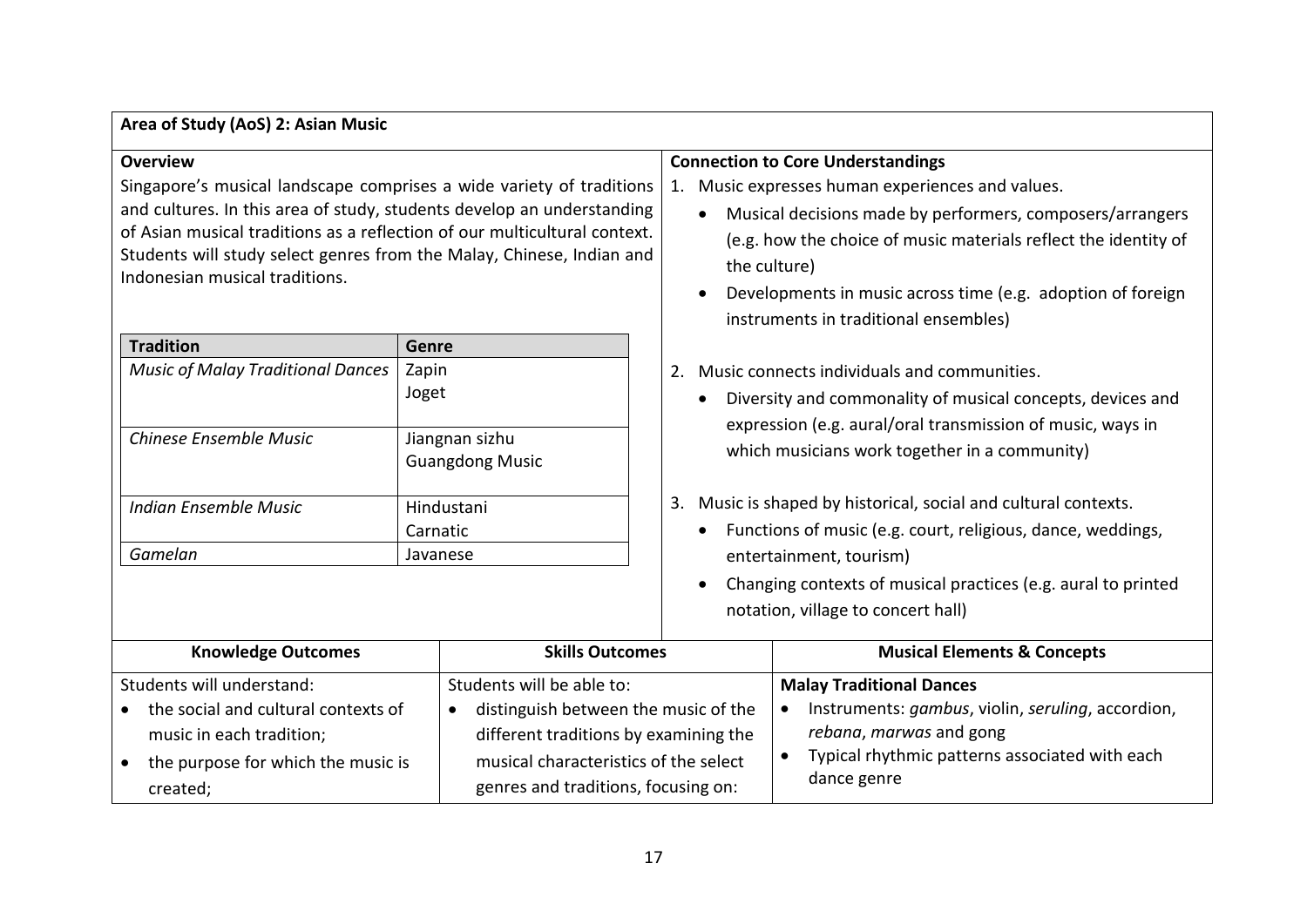| arrangement within the context of<br>the various genres/traditions;<br>roles of instruments (e.g. bass,<br>$\bullet$<br>harmony instruments, rhythm<br>section, percussion); and<br>instrumental / performance<br>$\bullet$<br>techniques unique to the various | Melody<br>Texture<br>Timbre and Instrumentation<br>Common instruments used<br>(including combination of<br>instruments)<br>Form and Structure                                                                 | Influences of other cultures (especially Arab and<br>Portuguese)<br><b>Chinese Ensemble Music</b><br>Instruments: erhu, gaohu, guzheng, yangqin, pipa,<br>$\bullet$<br>sanxian, dizi, xiao, sheng, clappers, cymbals and<br>drums<br>Tempo/Form: manban, zhongban and kuaiban<br>$\bullet$                                                                                                                                                                                                                     |
|-----------------------------------------------------------------------------------------------------------------------------------------------------------------------------------------------------------------------------------------------------------------|---------------------------------------------------------------------------------------------------------------------------------------------------------------------------------------------------------------|----------------------------------------------------------------------------------------------------------------------------------------------------------------------------------------------------------------------------------------------------------------------------------------------------------------------------------------------------------------------------------------------------------------------------------------------------------------------------------------------------------------|
| genres/traditions                                                                                                                                                                                                                                               | differentiate between the genres<br>$\bullet$<br>specified in each tradition (where<br>applicable)<br>apply understanding of a variety of<br>musical elements in Listening,<br><b>Creating and Performing</b> | Mode: Pentatonic<br>$\bullet$<br><b>Indian Ensemble Music</b><br>Instruments: sitar, veena, violin, sarod, sarangi,<br>$\bullet$<br>tabla, mridangam and tambura<br>Improvisation according to raga and tala<br>$\bullet$<br>Form/Structure: alap/alapana, gat, kriti<br>$\bullet$<br><b>Gamelan (Javanese)</b><br>Instruments: metallophones, gongs, gong-chimes,<br>$\bullet$<br>rebab, suling and kendang<br>Tuning systems: pelog, slendro<br>$\bullet$<br>Texture: polyphonic stratification, heterophony |

• Rhythm and Metre

approaches to improvisation and

18

- Form: Functions and features of *taksim* and *wainap*
- Influences of other cultures (especially Arab and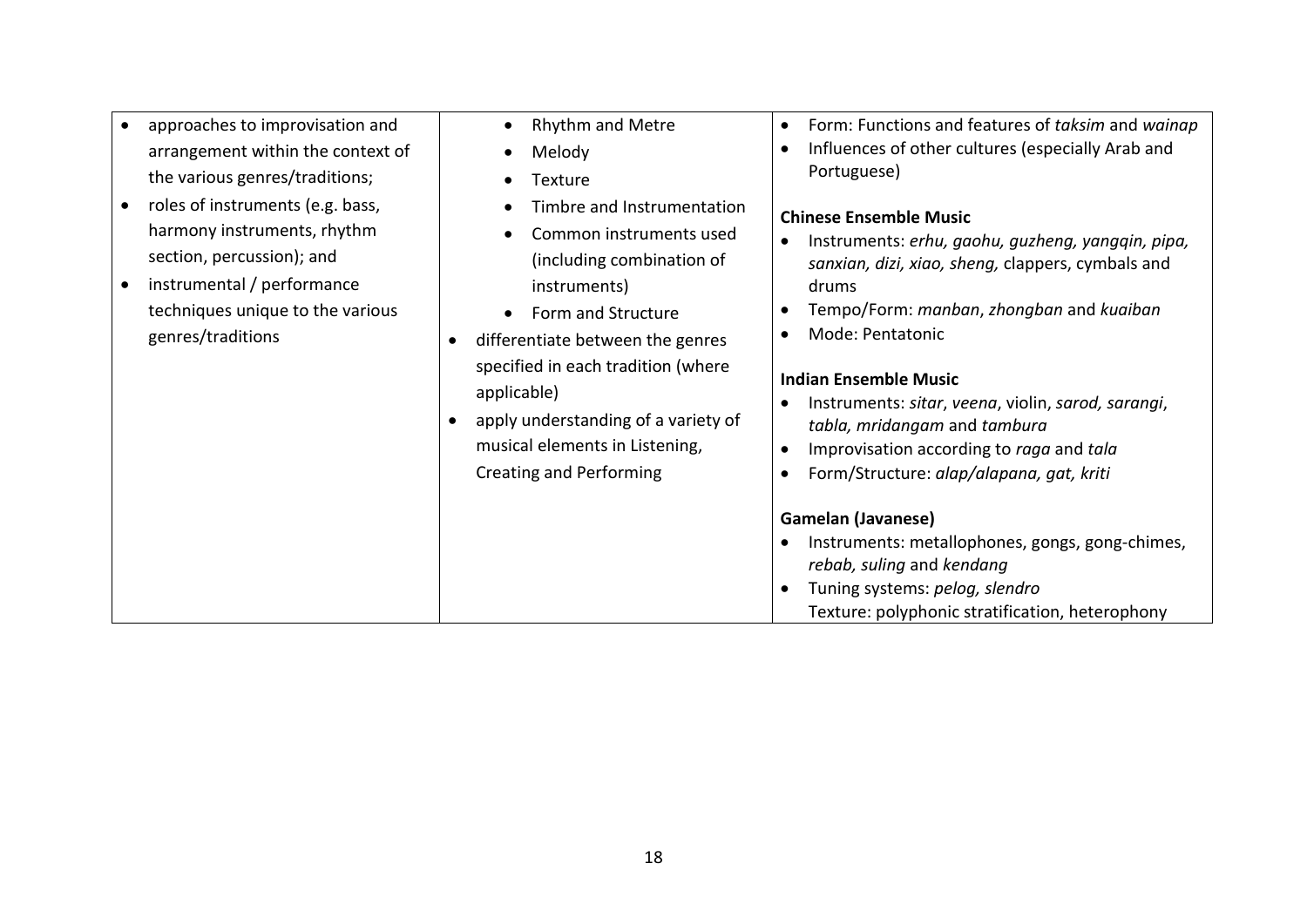### **Area of Study (AoS) 3: Jazz**

| <b>Overview</b>                                                                                                                                                                                                                                                                                                                                                                                                                                                                           |                                                                                                                                                                                       |                                                                                                                                                                                                                                                                                                                                                                                                                                                                                                                                                                                                                                                                                                                                                                        | <b>Connection to Core Understandings</b>                                                                                   |
|-------------------------------------------------------------------------------------------------------------------------------------------------------------------------------------------------------------------------------------------------------------------------------------------------------------------------------------------------------------------------------------------------------------------------------------------------------------------------------------------|---------------------------------------------------------------------------------------------------------------------------------------------------------------------------------------|------------------------------------------------------------------------------------------------------------------------------------------------------------------------------------------------------------------------------------------------------------------------------------------------------------------------------------------------------------------------------------------------------------------------------------------------------------------------------------------------------------------------------------------------------------------------------------------------------------------------------------------------------------------------------------------------------------------------------------------------------------------------|----------------------------------------------------------------------------------------------------------------------------|
| Jazz has been described as music rooted in improvisation and<br>characterised by its distinctive rhythms, harmonies, tone-colours and<br>performance techniques. Jazz has also been described as an ever-<br>evolving art form that is very much alive. In this area of study,<br>students develop an understanding of how Jazz developed between<br>the 1920s and 1960s. Students will study repertoire from four specific<br>Jazz genres: Traditional Jazz, Swing, Bebop and Cool Jazz. |                                                                                                                                                                                       | 1. Music expresses human experiences and values.<br>Musical decisions made by performers, composers/arrangers<br>$\bullet$<br>(e.g. jazz standards performed in various jazz styles and<br>instrumental combinations)<br>Developments in music across time (e.g. evolution of musical<br>characteristics of jazz through its stylistic genres)<br>Music connects individuals and communities.<br>2.<br>Change and continuity of musical concepts, devices and<br>$\bullet$<br>expression (e.g. effective employment of textural variety and<br>contrasts through improvisation)<br>Role of the instrumentalists in an ensemble<br>$\bullet$<br>3. Music is shaped by historical, social and cultural contexts.<br>• Functions of music (e.g. entertainment, political) |                                                                                                                            |
| <b>Knowledge Outcomes</b>                                                                                                                                                                                                                                                                                                                                                                                                                                                                 | <b>Skills Outcomes</b>                                                                                                                                                                |                                                                                                                                                                                                                                                                                                                                                                                                                                                                                                                                                                                                                                                                                                                                                                        | <b>Musical Elements &amp; Concepts</b>                                                                                     |
| Students will understand:<br>the historical, social and cultural<br>contexts of Jazz;<br>the musical practices of the Jazz<br>$\bullet$<br>tradition;                                                                                                                                                                                                                                                                                                                                     | Students will be able to:<br>distinguish musical characteristics,<br>conventions and features of the four<br>specified Jazz genres, focusing on:<br><b>Rhythm and Metre</b><br>Melody |                                                                                                                                                                                                                                                                                                                                                                                                                                                                                                                                                                                                                                                                                                                                                                        | <b>Rhythm and Metre</b><br>Swing rhythm, Backbeat, Syncopation, Groove, Stop<br>time<br><b>Melody</b><br><b>Blue notes</b> |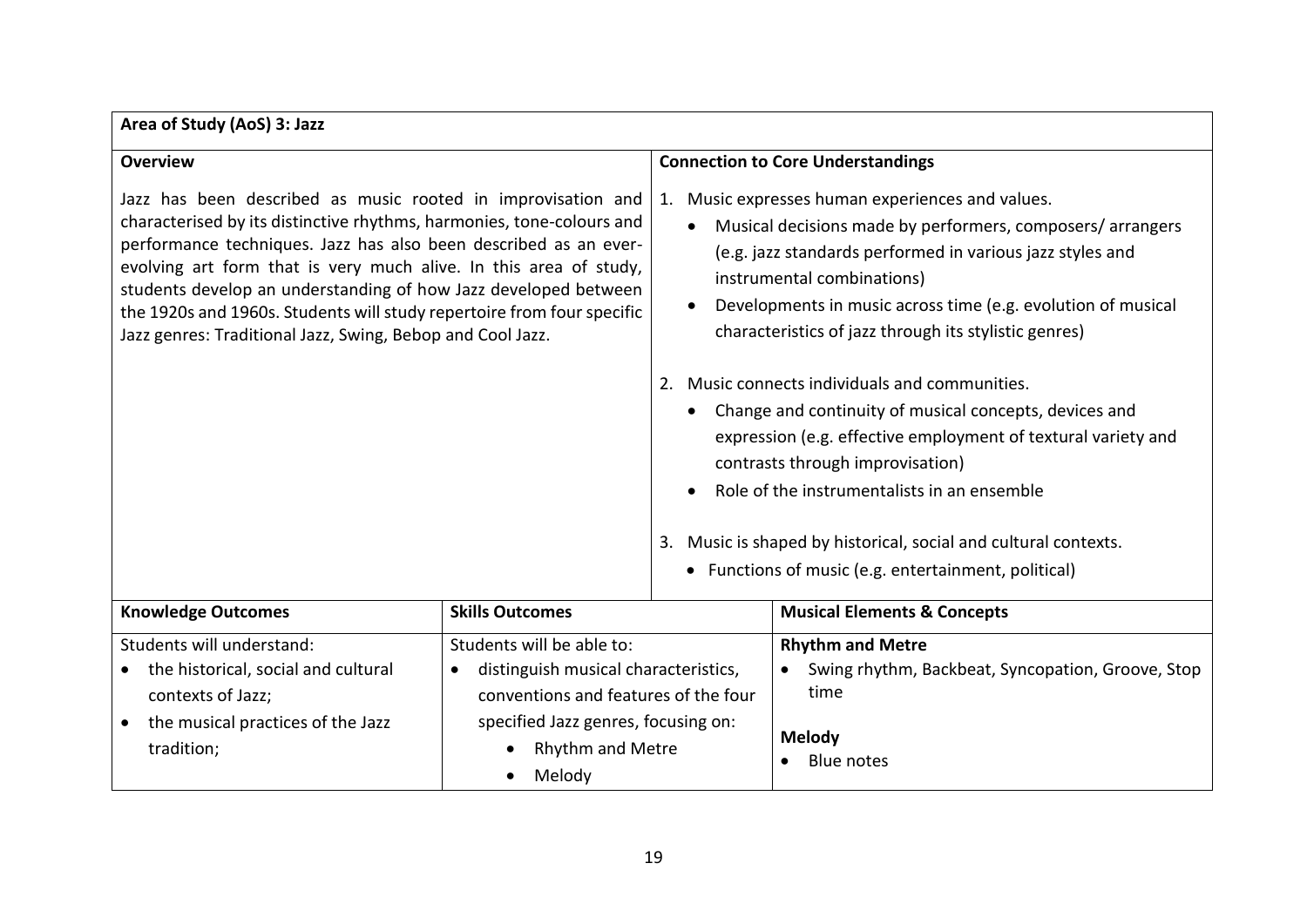| the role of and approaches to<br>improvisation in Jazz; and                                                                                                                  | <b>Harmony and Tonality</b><br>$\bullet$<br>Texture                                                                                                                                                                                                                                         | Devices (Repetition, Sequence, Variation, Call-and-<br>$\bullet$<br>response, Fill, Arpeggio, Riff, Vamp)                                                                                                                                                                                                                                                                                                                                                                                                                                                                                                                                                                                                                                                                                                                                                                                                                                                                                        |
|------------------------------------------------------------------------------------------------------------------------------------------------------------------------------|---------------------------------------------------------------------------------------------------------------------------------------------------------------------------------------------------------------------------------------------------------------------------------------------|--------------------------------------------------------------------------------------------------------------------------------------------------------------------------------------------------------------------------------------------------------------------------------------------------------------------------------------------------------------------------------------------------------------------------------------------------------------------------------------------------------------------------------------------------------------------------------------------------------------------------------------------------------------------------------------------------------------------------------------------------------------------------------------------------------------------------------------------------------------------------------------------------------------------------------------------------------------------------------------------------|
| the approaches to arrangement in<br>$\bullet$<br>Jazz (e.g. the roles of instruments<br>and instrumental sections,<br>techniques of instrumentation on<br>textual outcomes). | Timbre, Instrumentation and<br>Orchestration (including<br>common instrumental<br>combinations and<br>instrumental performance<br>techniques)<br>Form and Structure<br>apply understanding of a variety of<br>$\bullet$<br>musical elements in Listening,<br><b>Creating and Performing</b> | <b>Harmony and Tonality</b><br>Keys and modulations<br><b>Blues scales</b><br>$\bullet$<br>Standard chord progressions (II-V-I, I-VI-II-V),<br><b>Tonal and Modal cadences</b><br>Chords (Dominant 7 <sup>th</sup> , Major 7 <sup>th</sup> , Minor 7 <sup>th</sup> , Added<br>$\bullet$<br>6th, Diminished, Root position and inversions,<br>Rootless voicing)<br>Re-harmonisation (Extended chord, Altered chord,<br>Substitution)<br>Harmonic rhythm<br>$\bullet$<br>Chord symbol, Slash chord notation<br>$\bullet$<br>Devices (Pedal point, Vamp, Turnaround)<br><b>Texture</b><br>Polyphony / Contrapuntal, Homophony, Unison,<br><b>Block chords</b><br><b>Timbre, Instrumentation and Orchestration</b><br>Key instruments and sections (e.g. rhythm section,<br>horn section, front line instruments) of the standard<br>Jazz combos and big bands<br>Role of instruments and instrumental sections<br>Instrumental techniques (Slide/ Glissando/ Pitch-<br>bend, Vibrato, Use of mutes) |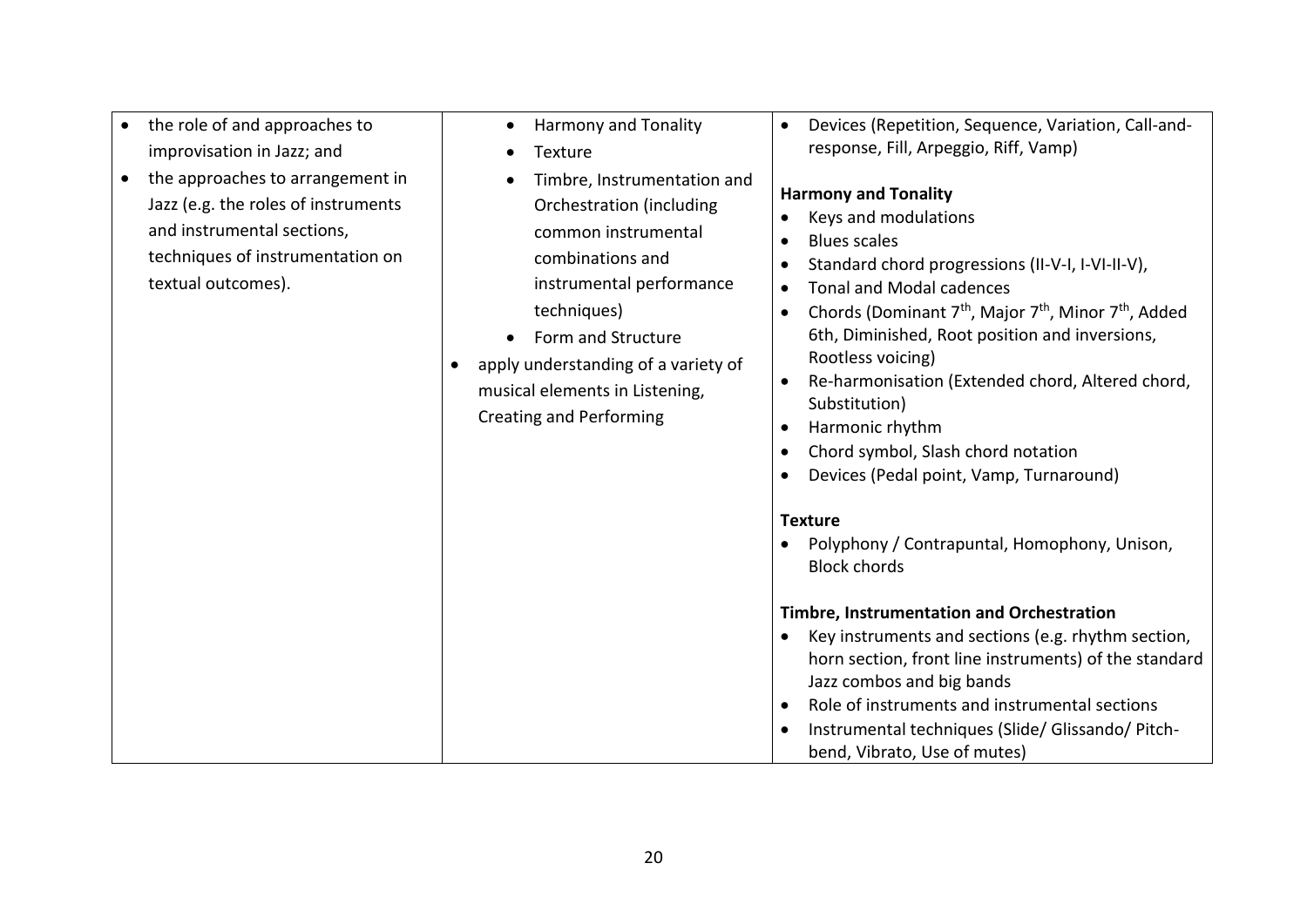|  | Performance practices (Walking bass, Comping,<br>Scat, Collective or solo improvisation, Trading solos,<br>Break, Accent, Articulation, Imitation) |
|--|----------------------------------------------------------------------------------------------------------------------------------------------------|
|  | Form<br>32-bar AABA form<br>32-bar ABAC form<br>12-bar blues form<br>Head, Chorus, Bridge, Interlude                                               |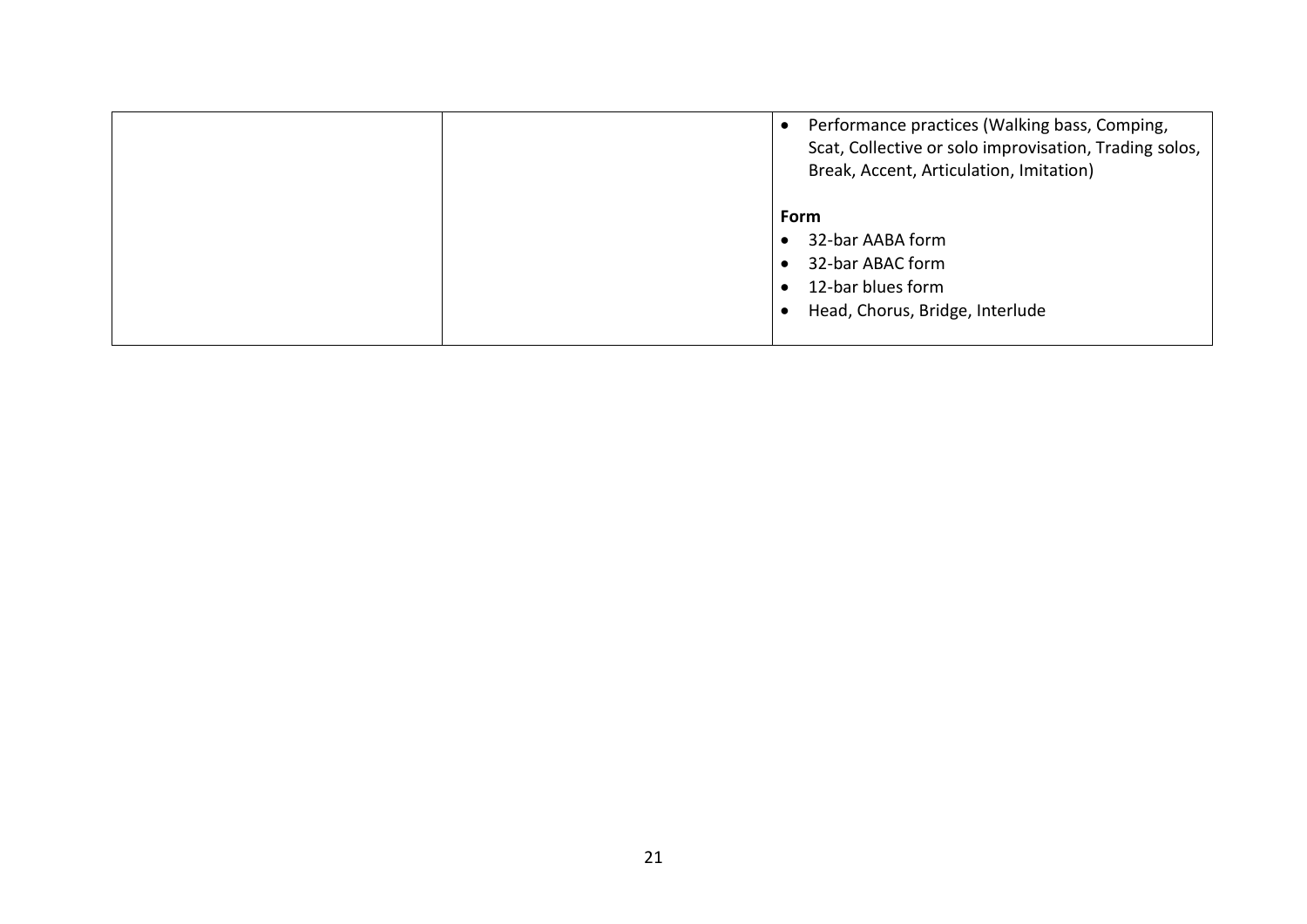### **Area of Study (AoS) 4: Popular Music**

| <b>Overview</b>                                                                                                                                                                                                                                                                                                                                                                                                                                                                                                                                                                            |                                                                                                                                                                                                                                                                                                                          |
|--------------------------------------------------------------------------------------------------------------------------------------------------------------------------------------------------------------------------------------------------------------------------------------------------------------------------------------------------------------------------------------------------------------------------------------------------------------------------------------------------------------------------------------------------------------------------------------------|--------------------------------------------------------------------------------------------------------------------------------------------------------------------------------------------------------------------------------------------------------------------------------------------------------------------------|
|                                                                                                                                                                                                                                                                                                                                                                                                                                                                                                                                                                                            | <b>Connection to Core Understandings</b>                                                                                                                                                                                                                                                                                 |
| Contextualised within a youth-based culture, popular music consists of a<br>hybrid of musical traditions, styles and influences. Through the study of key<br>solo artists and bands from the late 1960s to the present, students will<br>explore the craft of song-writing and how the innovative use of technology<br>in production, recording and reproduction have enabled musicians to<br>innovate in the creation of their music and the development of subgenres.<br>Students will study repertoire from these popular music genres: Late 1960s<br>Pop-Rock, Synth-Pop and R&B/Soul. | Music expresses human experiences and values.<br>1.<br>Musical decisions made by composers and performers<br>(e.g. how elements of music are organised)<br>Stylistic characteristics of Popular music and song forms<br>$\bullet$<br>(e.g. instruments, innovations in sound<br>manipulation/creation due to technology) |
|                                                                                                                                                                                                                                                                                                                                                                                                                                                                                                                                                                                            | Music connects individuals and communities.<br>2.<br>Change and continuity of musical concepts, devices and<br>expression<br>Influences and variety of styles and artists within popular<br>music                                                                                                                        |
|                                                                                                                                                                                                                                                                                                                                                                                                                                                                                                                                                                                            | Music is shaped by historical, social and cultural contexts.<br>3.<br>Functions of music (e.g. consumerism, entertainment,<br>political)<br>Advancements in technology on the development of<br>equipment/instruments<br>Advancements in technological processes affecting<br>recording and productions                  |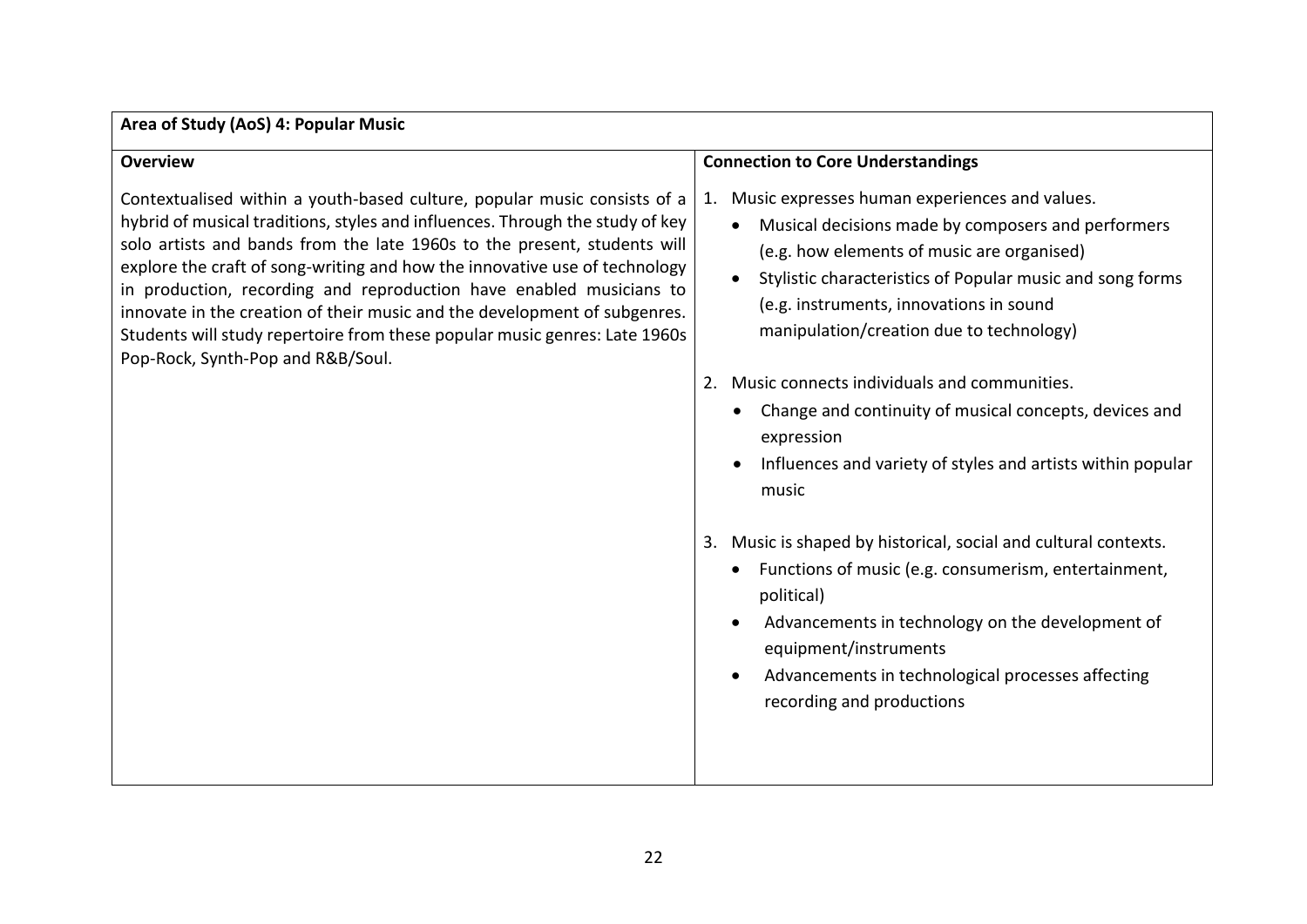| <b>Knowledge Outcomes</b>                                                                                                                                                                                                                                                                                                                                                                      | <b>Skills Outcomes</b>                                                                                                                                                                                                                                                                                                                                                                                                                                                                                                                                                                                                                                                                                                                                                                                                                | <b>Musical Elements &amp; Concepts</b>                                                                                                                                                                                                                                                                                                                                                                                                                                                                                                                                                                                                                                                                           |
|------------------------------------------------------------------------------------------------------------------------------------------------------------------------------------------------------------------------------------------------------------------------------------------------------------------------------------------------------------------------------------------------|---------------------------------------------------------------------------------------------------------------------------------------------------------------------------------------------------------------------------------------------------------------------------------------------------------------------------------------------------------------------------------------------------------------------------------------------------------------------------------------------------------------------------------------------------------------------------------------------------------------------------------------------------------------------------------------------------------------------------------------------------------------------------------------------------------------------------------------|------------------------------------------------------------------------------------------------------------------------------------------------------------------------------------------------------------------------------------------------------------------------------------------------------------------------------------------------------------------------------------------------------------------------------------------------------------------------------------------------------------------------------------------------------------------------------------------------------------------------------------------------------------------------------------------------------------------|
| Students will understand:<br>the historical, social and cultural<br>$\bullet$<br>contexts of Popular Music;<br>the musical practices of Popular Music;<br>$\bullet$<br>the use and impact of technology in<br>music production, recording and<br>reproduction (e.g. the manipulation of<br>sounds; timbres of electric<br>instruments; computer-generated<br>sounds; and acoustic instruments) | Students will be able to:<br>distinguish musical characteristics,<br>conventions and features of the<br>specific Popular Music genres, focusing<br>on:<br>Rhythm and Metre<br>$\bullet$<br>Melody<br>$\bullet$<br>Harmony and Tonality<br>$\bullet$<br>Timbre and Instrumentation<br>$\bullet$<br>Vocal and instrumental<br>$\bullet$<br>techniques<br>Form and Structure<br>$\bullet$<br>Relationship between lyrics and<br>$\bullet$<br>music<br>Relationship between the<br>$\bullet$<br>voice(s) / instrument(s) /<br>technology<br>demonstrate understanding of the<br>$\bullet$<br>conventions of Music technology in<br>sound manipulation, production and<br>recording (e.g. Over-dubbing, Multi-<br>tracking, Looping)<br>apply understanding of a variety of<br>musical elements and Music<br>Technology skills (e.g. music | <b>Rhythm and Metre</b><br>Syncopation, Ostinato, Groove, Riff<br><b>Melody</b><br>Contour, Phrase, Motif, Variation, Riff, Fill,<br>Hook, Lick<br><b>Harmony and Tonality</b><br>Scales and Modes, Chords, Tonality,<br>Cadences, Keys and Modulation, Standard<br>chord progressions<br><b>Texture</b><br>Homophony, Polyphony, Unison<br><b>Timbre and Instrumentation</b><br><b>Acoustic and Electric instruments</b><br>Synthesised/Computer-generated sounds<br>$\bullet$<br>Digital effects (FX): Reverb, Distortion, Delay,<br>Panning, Fade in/out<br>Vocal and Instrumental Techniques<br>Form<br>Verse and Chorus, Intro, Outro, Bridge,<br>Break, Solo, Instrumental Interlude, Pop<br><b>Ballad</b> |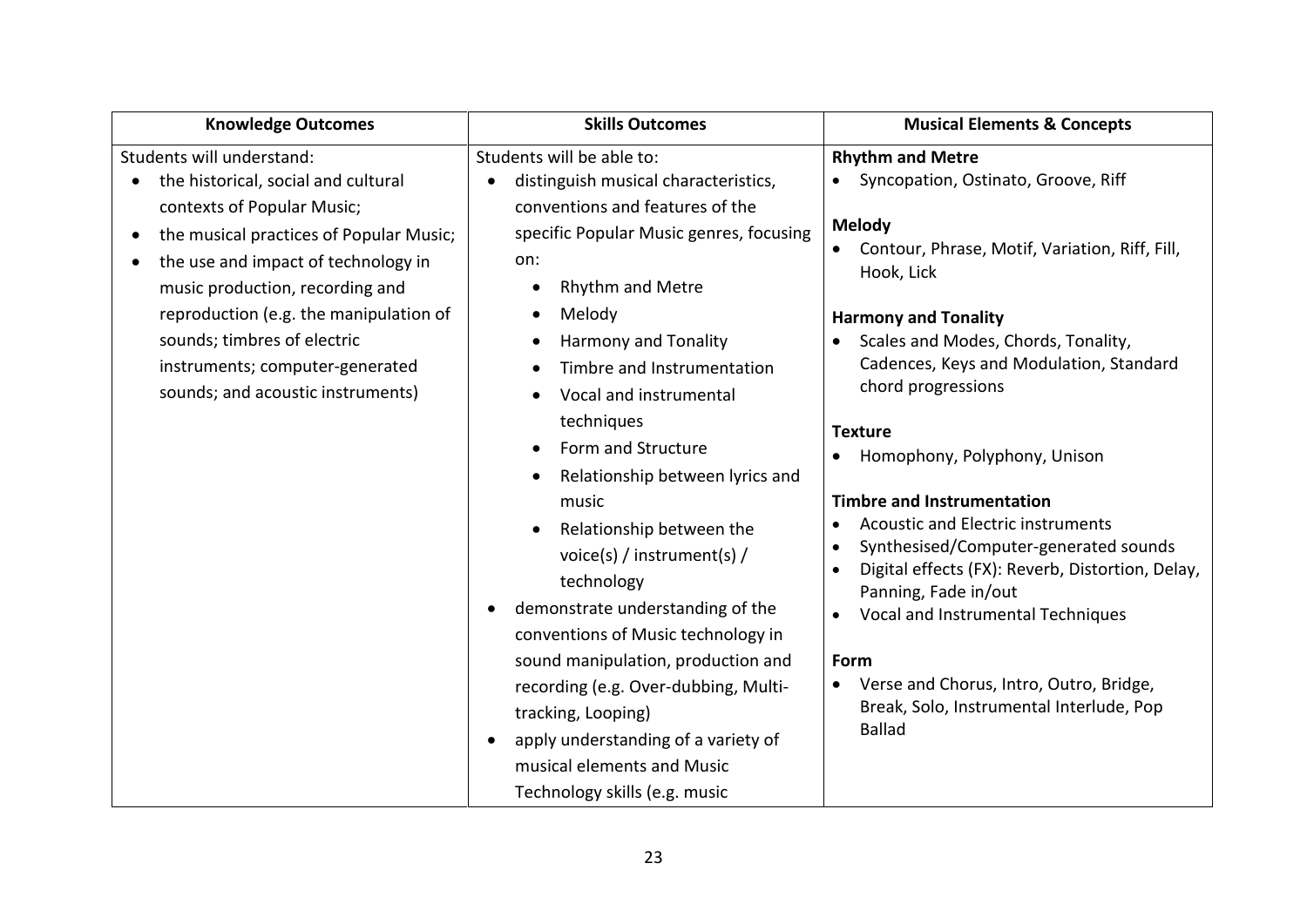| production, sequencing) in Listening, |  |
|---------------------------------------|--|
| Creating and Performing               |  |
|                                       |  |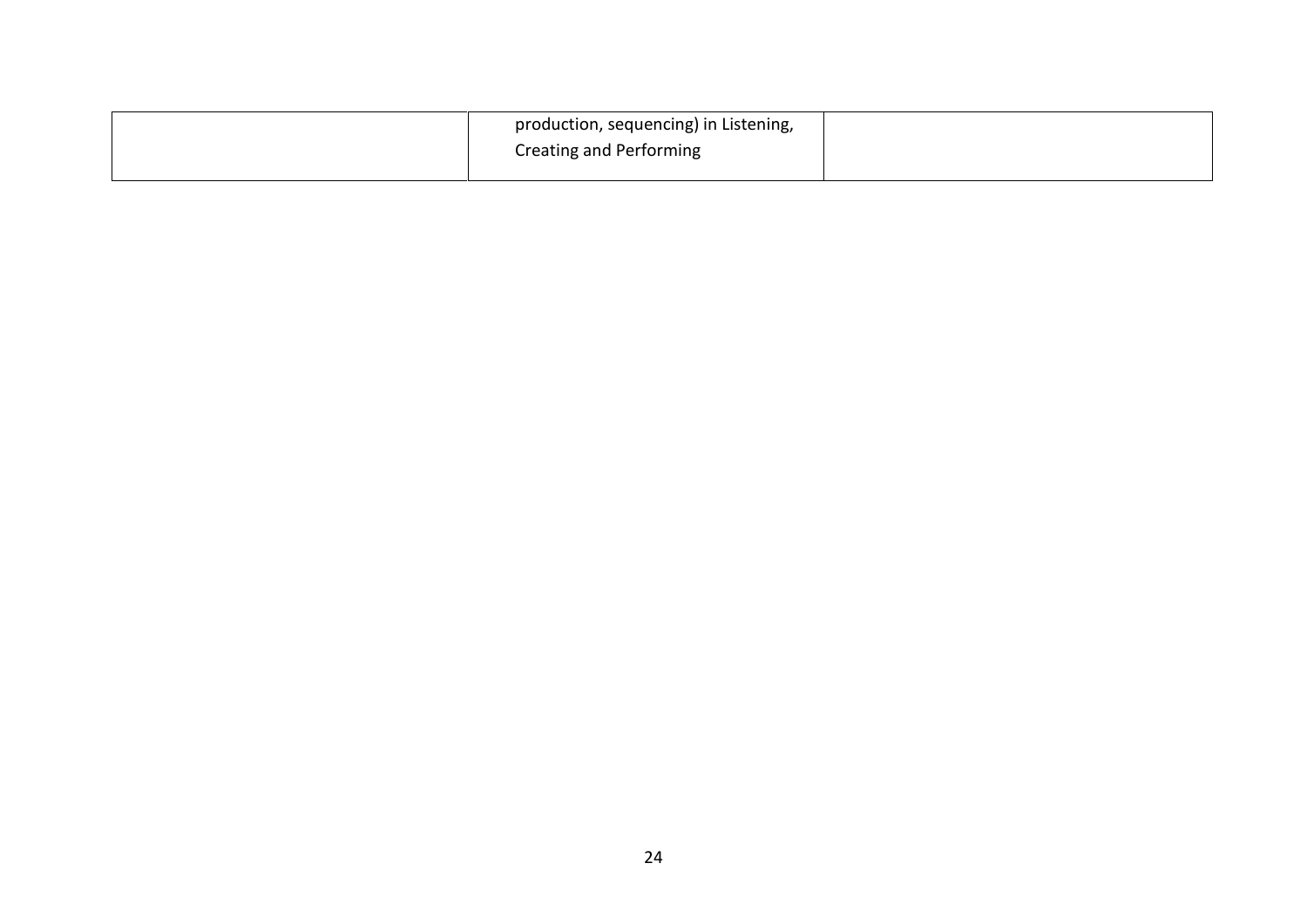| Area of Study (AoS) 5: Music in Multimedia (Film, Television and Advertising)                                                                                                                                                                                                                                                                                                                                                                                                                                                                                                               |                                                                                                                                                           |                                                                                                                                                                                                                                                                                                                                                       |                                                                                                                                                                                                                                                                                                                                                                                                                    |  |
|---------------------------------------------------------------------------------------------------------------------------------------------------------------------------------------------------------------------------------------------------------------------------------------------------------------------------------------------------------------------------------------------------------------------------------------------------------------------------------------------------------------------------------------------------------------------------------------------|-----------------------------------------------------------------------------------------------------------------------------------------------------------|-------------------------------------------------------------------------------------------------------------------------------------------------------------------------------------------------------------------------------------------------------------------------------------------------------------------------------------------------------|--------------------------------------------------------------------------------------------------------------------------------------------------------------------------------------------------------------------------------------------------------------------------------------------------------------------------------------------------------------------------------------------------------------------|--|
| <b>Overview</b>                                                                                                                                                                                                                                                                                                                                                                                                                                                                                                                                                                             |                                                                                                                                                           |                                                                                                                                                                                                                                                                                                                                                       | <b>Connection to Core Understandings</b>                                                                                                                                                                                                                                                                                                                                                                           |  |
| Music plays an important role in the experiences and functions of multimedia<br>whereby composers use music to shape and effect emotions in the audience.<br>The term 'multimedia' commonly refers to audio-visual presentations in film,<br>television, computer interfaces and on the Internet. In this area of study,<br>students will understand the functions of music in Film, Television and<br>Advertising and learn how composers use music to support and enhance a<br>story or message, create a sense of time and place, represent a character and<br>create a mood or emotion. |                                                                                                                                                           | Music expresses human experiences and values.<br>1.<br>Musical decisions made by composers/arrangers and<br>collaborators (e.g. how elements of music are organized<br>and/or evolved during the course of a film)<br>Stylistic characteristics of music (e.g. how the choice of<br>music materials reflect the genre of film or market a<br>product) |                                                                                                                                                                                                                                                                                                                                                                                                                    |  |
|                                                                                                                                                                                                                                                                                                                                                                                                                                                                                                                                                                                             |                                                                                                                                                           | 2.                                                                                                                                                                                                                                                                                                                                                    | Music connects individuals and communities.<br>Change and continuity of musical concepts, devices and<br>expression<br>Function and Relationship of music and other disciplines<br>3. Music is shaped by historical, social and cultural contexts.<br>• Functions of music (e.g. entertainment, political)<br>Developments in music across time (e.g. the impact of<br>technology on music written for multimedia) |  |
| <b>Knowledge Outcomes</b>                                                                                                                                                                                                                                                                                                                                                                                                                                                                                                                                                                   | <b>Skills Outcomes</b>                                                                                                                                    |                                                                                                                                                                                                                                                                                                                                                       | <b>Musical Elements &amp; Concepts</b>                                                                                                                                                                                                                                                                                                                                                                             |  |
| Students will understand:<br>the function of music in multimedia<br>(specifically in film, television and<br>advertising);                                                                                                                                                                                                                                                                                                                                                                                                                                                                  | Students will be able to:<br>analyse how composers support and<br>$\bullet$<br>enhance the story, scene, action,<br>characters or emotion through the use |                                                                                                                                                                                                                                                                                                                                                       | <b>Rhythm and Metre</b><br>Syncopation, Ostinato, Phasing<br>Melody<br>• Contour, Motif, Variation, Motivic development                                                                                                                                                                                                                                                                                            |  |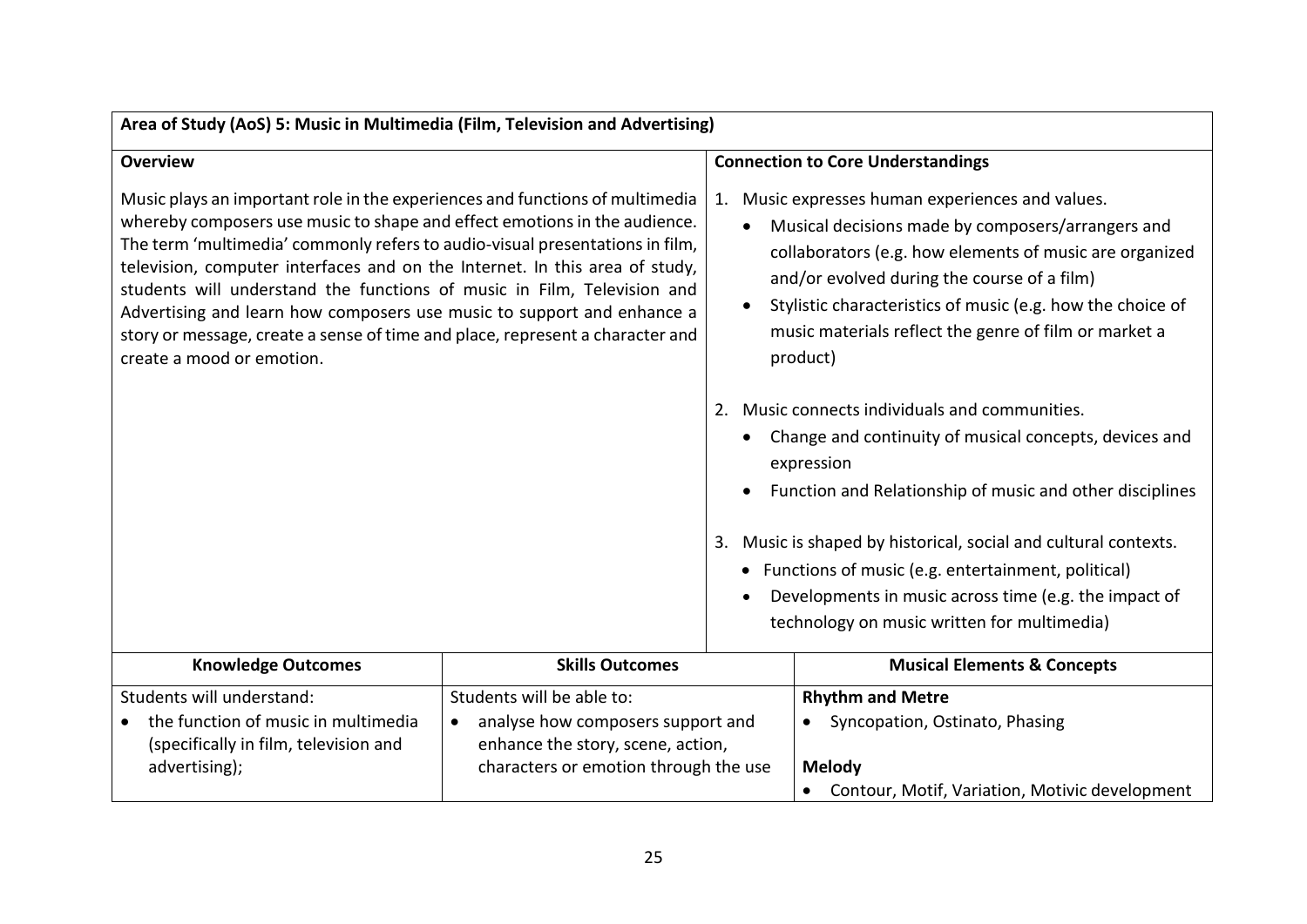| how various musical elements are     | of musical elements and compositional                                                                                       |                                                                                                                                                                                                                                   |
|--------------------------------------|-----------------------------------------------------------------------------------------------------------------------------|-----------------------------------------------------------------------------------------------------------------------------------------------------------------------------------------------------------------------------------|
| used to create specific effects and  | devices, focusing on:                                                                                                       | <b>Harmony and Tonality</b>                                                                                                                                                                                                       |
| moods in multimedia;                 | <b>Rhythm and Metre</b>                                                                                                     | Scales and Modes, Chords, Tonality, Cadences,                                                                                                                                                                                     |
| the development of a leitmotif or    | Melody<br>$\bullet$                                                                                                         | <b>Keys and Modulations</b>                                                                                                                                                                                                       |
| theme used within the music in       | Harmony and Tonality                                                                                                        |                                                                                                                                                                                                                                   |
| multimedia;                          | Texture<br>$\bullet$                                                                                                        | <b>Texture</b>                                                                                                                                                                                                                    |
| identify and describe the use and    | Timbre, Instrumentation and                                                                                                 | Unison, Homophony, Polyphony/Contrapuntal<br>$\bullet$                                                                                                                                                                            |
| functions of diegetic and non-       |                                                                                                                             |                                                                                                                                                                                                                                   |
| diegetic sounds and music featured   | Orchestration                                                                                                               | <b>Timbre, Instrumentation and Orchestration</b>                                                                                                                                                                                  |
| in multimedia;                       | Form and Structure<br>$\bullet$                                                                                             | Acoustic and Electric instruments<br>$\bullet$                                                                                                                                                                                    |
| the process of Foley; and            | Sonic Elements<br>$\bullet$                                                                                                 | Synthesised/Computer-generated sounds<br>$\bullet$                                                                                                                                                                                |
| the role of technology in multimedia | apply understanding of a variety of<br>musical elements and/or Music<br>Technology in Listening, Creating and<br>Performing | <b>Sonic Elements</b><br>Sampling, Synthesis (Additive synthesis,<br>Subtractive synthesis)<br>Effects: Reverb, Distortion, Delay, Vocal Effects,<br>$\bullet$<br>Stereo: Panning<br>Mixing and Mastering techniques<br>$\bullet$ |
|                                      |                                                                                                                             | <b>Form and Structure</b><br>Theme and Variations, Binary, Ternary, Call-and-<br>٠<br>response                                                                                                                                    |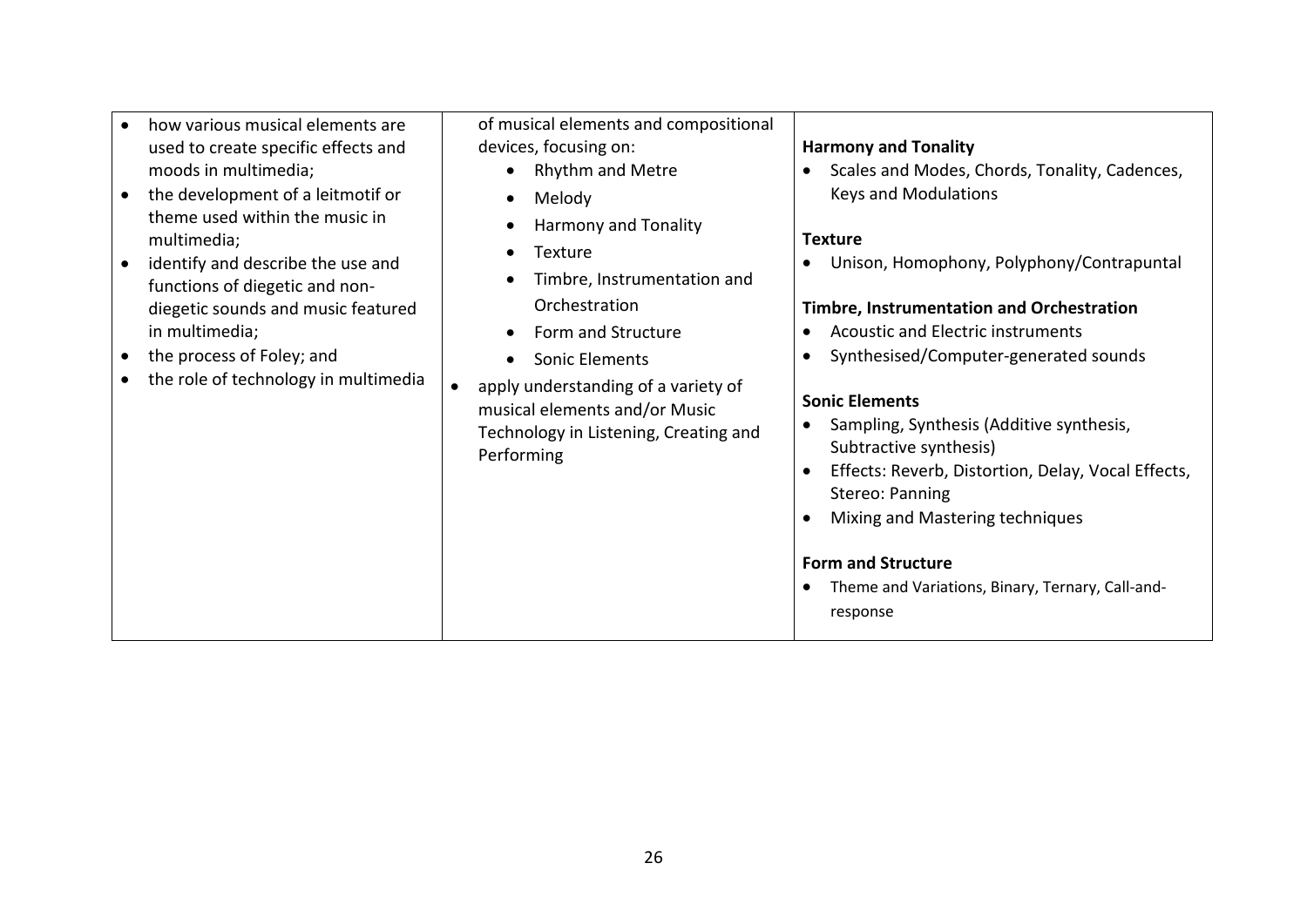# **SECTION 3: PEDAGOGY**

Recommended Pedagogies and Teaching Approaches Integration of ICT in the music classroom

-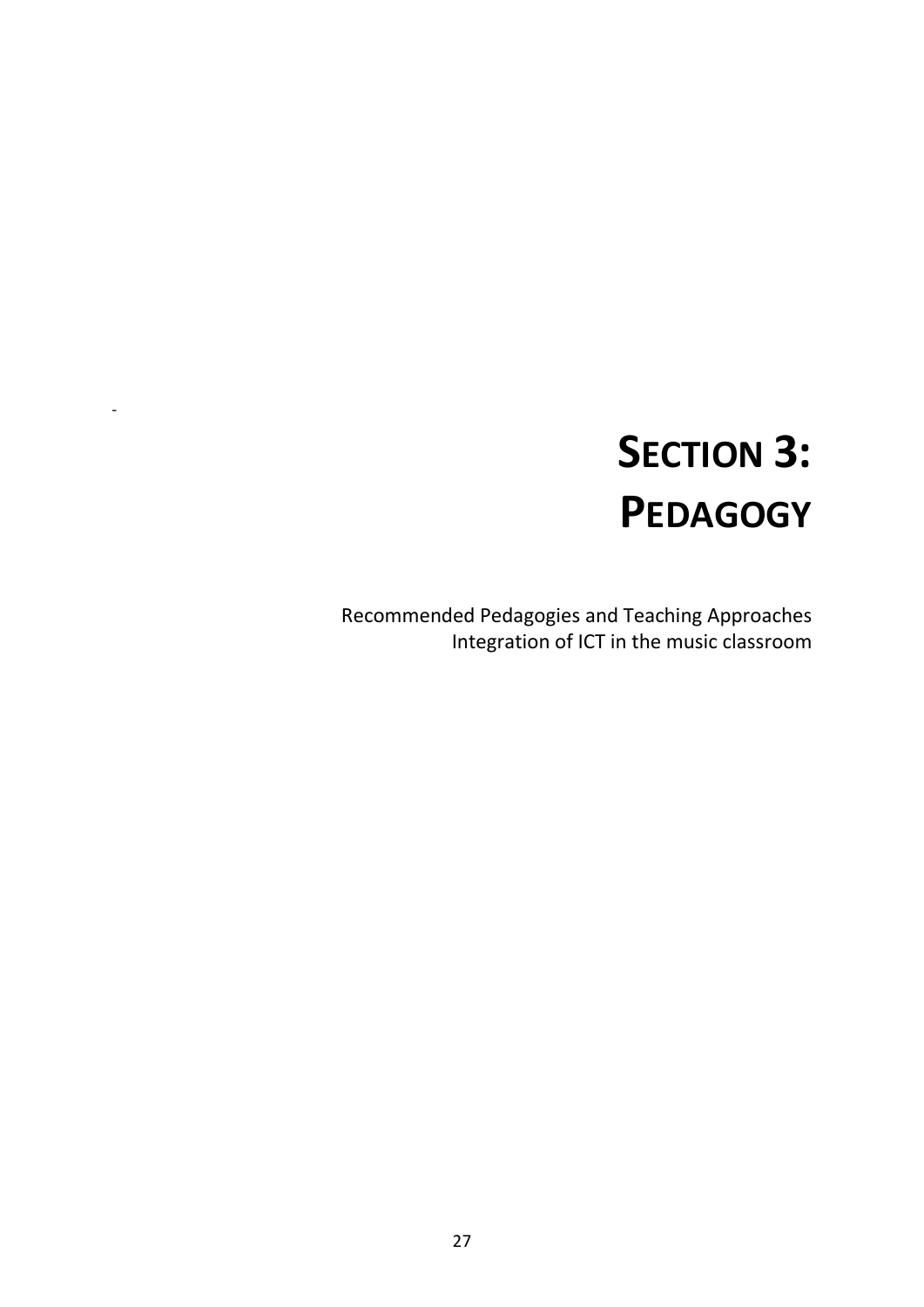## **3. PEDAGOGY**

1

#### **Recommended Pedagogies and Teaching Approaches**

Students come to understand the structures and workings of Music as a discipline and construct their musical understanding through direct and integrated experiences in the three musical processes of Listening, Creating and Performing. For learning to be meaningful and relevant, the contexts in which these music experiences take place should be authentic (refer to inner ring of Music Curriculum Concept on page 9).

The recommended pedagogies for the O-Level Music curriculum function around a studentcentred approach and embrace the changing manifestations of musicianship in the  $21<sup>st</sup>$ century. <sup>2</sup> These include taking a broader view of musicianship such as the use of new music technologies and practices. The pedagogies accommodate the transmission of music in diverse genres and traditions<sup>3</sup> to allow students the opportunities to make connections and construct musical understanding in new contexts. For such learning experiences to take place, students are involved in active reflection in the music-making process. Additionally, opportunities for collaborative learning will be weaved in to foster students' openness to multiple perspectives.

With student-centricity at the heart of the music learning process, teachers will consider which pedagogy or blend of pedagogies would best facilitate students' learning. Some of the music specific pedagogical approaches include Dalcroze, Kodály and Orff.

#### **Integration of Information and Communications Technology (ICT) in the music classroom**

ICT is a valuable tool to support the teaching and learning of music. When integrated thoughtfully, ICT can transform how music is taught and learnt, and provide rich insights into real-world practices. Numerous technological tools are capable of supporting student learning in music. The tools may also provide a means to respond to musical stimuli outside of the students' immediate community. For instance, technology may enable students to access and experience a much wider world of music, spanning time and place, as well as diverse musical genres and styles. The aural and visual skills necessary to read and write music with fluency, and the access to relevant musical literature can also be enhanced via technology. With technology as a platform, self-directed learning can be developed in our students.

Some examples of the technological tools that can support students in their music learning include:

**•** Electronic Music Production Contemporary approaches to music creating involve remixing and producing mash-ups. Students are able to explore and create music of varying styles and genres using a Digital Audio Workstation (DAW).

<sup>&</sup>lt;sup>2</sup> Leong, S. (ed.) (2003). Musicianship in the 21<sup>st</sup> century: Issues, trends & possibilities. Sydney: Australian Music Centre.

 $3$  Campbell, P.S. (ed.) (2005). Cultural diversity in music education: Directions and challenges for the 21<sup>st</sup> century. Queensland, Australia: Australian Academic Press.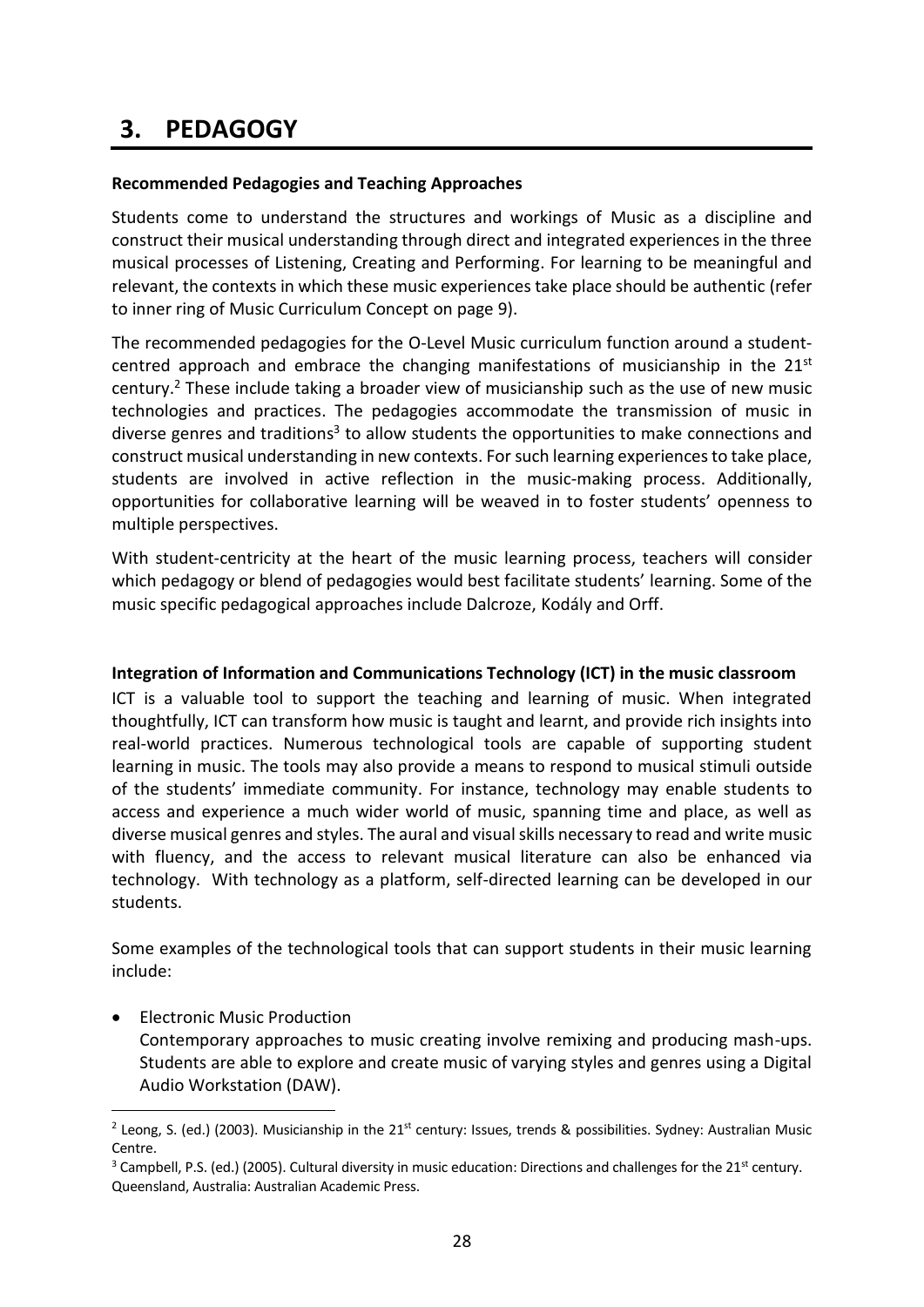#### • Electronic Musical Instruments

With the exposure to the characteristics of different electronic musical instruments and their associated performance techniques, students could apply specialised functions in editing the stored sounds, and even in creating new or layered sounds.

#### Music Notation Software

Students could use their instrument (e.g. electric guitar, keyboard) as a MIDI controller to input and store musical data. These musical data could be formatted into notated scores for sharing with others. The play-back function allows students to reflect and review their work with ease throughout the composition process.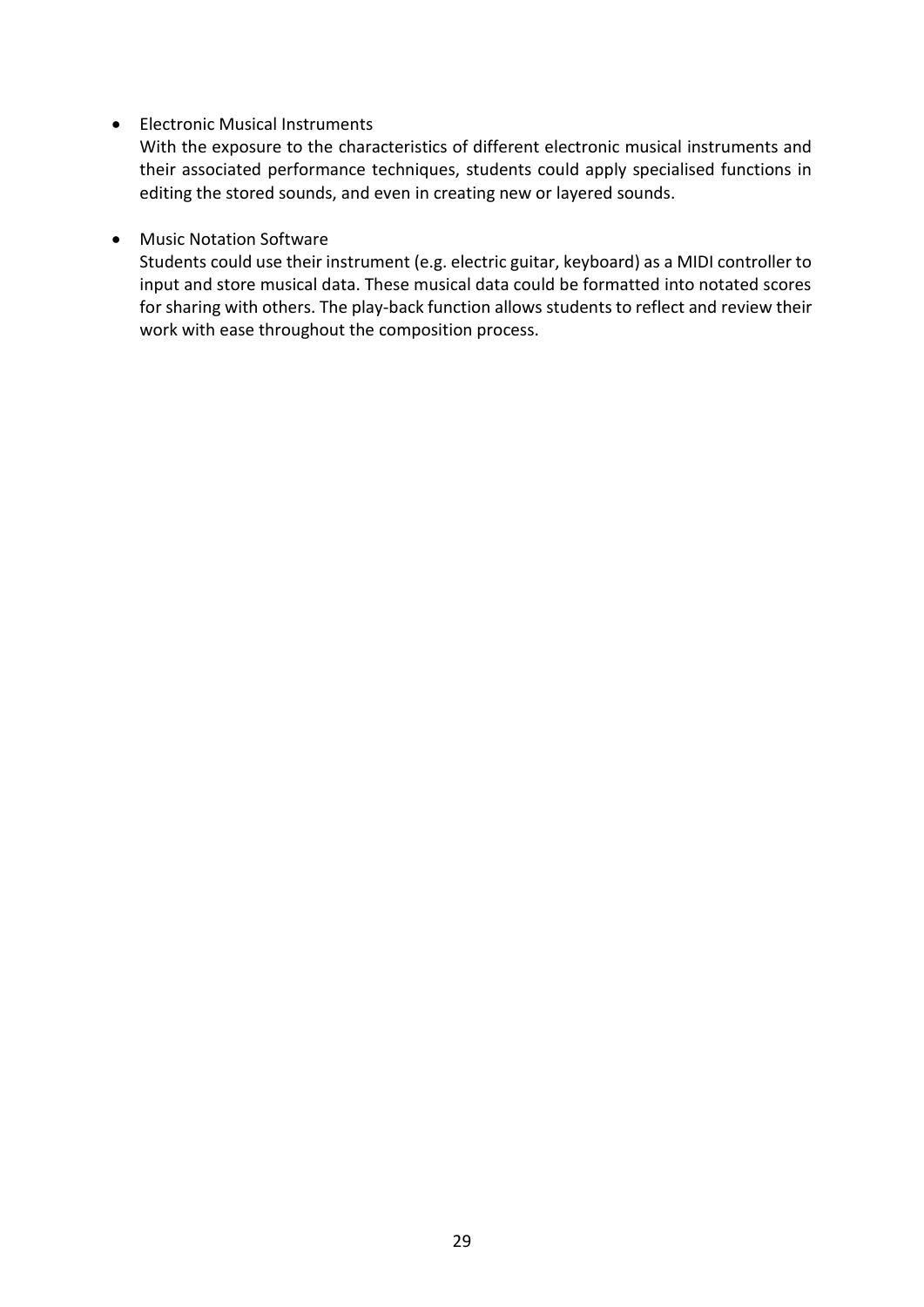# **SECTION 4: ASSESSMENT**

Assessment in the Singapore Curriculum Philosophy Assessment Objectives Assessment Modes National Assessment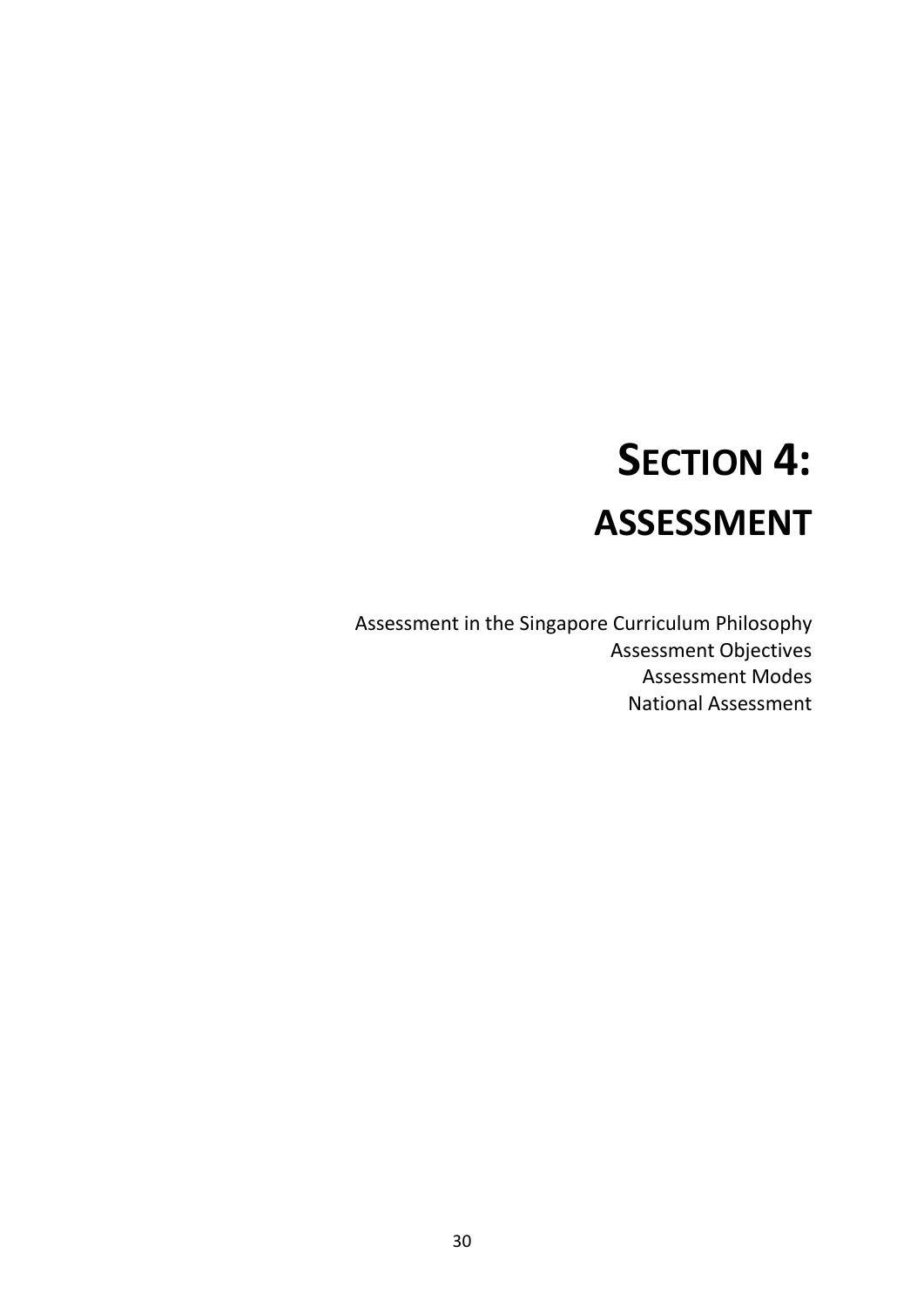## **4. ASSESSMENT**

#### **Assessment in the Singapore Curriculum Philosophy**

Assessment is an integral part of the teaching and learning process, and must be closely aligned with curricular objectives, content and pedagogy. It involves gathering evidence through various assessment techniques and making sound decisions. The purpose of assessment must be understood beyond the context of examinations, and seen as an iterative and continous process.

Assessment provides feedback to the students, and allows them to understand their strengths and areas for improvement. Through assessment, students can monitor their own performance and progress. It also points them in the direction they should go to improve further.

Both school-based assessment and national examinations play important rolesfor meaningful learning. A balanced assessment system includes both Summative Assessment (*Assessment of Learning*) as well as Formative Assessment (*Assessment for Learning*). The 'what' and 'how' of assessment should be anchored on the clarity of purpose ('why').

Assessment for the O-Level Music syllabus will take into account the nature of music as a practice- and theoretical-based subject. Hence, learning and the assessment for and of learning will take into account the three domains of Listening, Creating and Performing, and also reflect their integration.

#### **Assessment Objectives**

The assessment objectives for this syllabus are presented below:

#### **AO1 Demonstrate Musical Understanding and Knowledge**

Students should be able to demonstrate knowledge and understanding of:

- musical elements, concepts and knowledge; and
- musical processes and skills

#### **AO2 Interpret and Communicate Musical Ideas**

Students should be able to apply musical knowledge and understanding to:

- interpret music in a variety of contexts;
- explain how musical knowledge is understood in particular contexts;
- communicate musical ideas and expressions through a variety of modes; and
- collaborate with others to present effective ensemble performances

#### **AO3 Analyse and Evaluate Music**

Students should be able to analyse and evaluate music, using appropriate music terminology, to:

 critique music of a wide range of genres, styles and traditions, including unfamiliar works by other composers/performers;